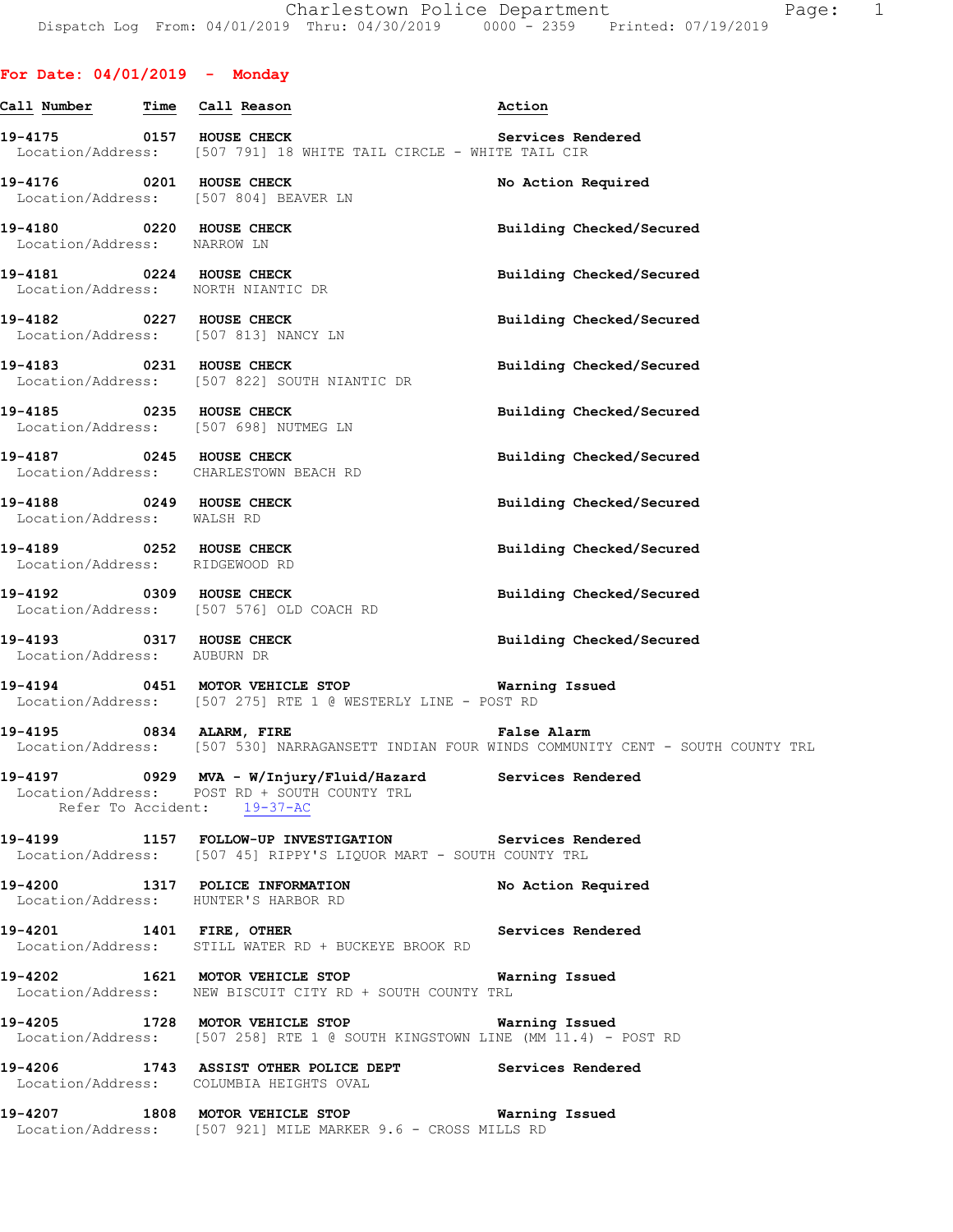**19-4208 1814 MOTOR VEHICLE STOP Warning Issued**  Location/Address: [507 258] RTE 1 @ SOUTH KINGSTOWN LINE (MM 11.4) - POST RD

**19-4209 1942 FOLLOW-UP INVESTIGATION Investigated**  Location/Address: OLD SHANNOCK RD

**19-4210 1946 MOTOR VEHICLE STOP No Action Required**  Location/Address: [507 909] MILE MARKER 5.2 - WEST BEACH RD

**19-4216 2036 FIREWORKS/Possession/Use/Other Investigated**  Vicinity of: CHARLESTOWN BEACH RD

**19-4218 2045 MOTOR VEHICLE STOP Warning Issued**  Location/Address: POST RD + PROSSER TRL

**19-4219 2051 MOTOR VEHICLE STOP Warning Issued**  Location/Address: [507 303] RTE 1 @ SOUTH SHORE MENTAL HEALTH (MM 9.0) - POST RD

### **For Date: 04/02/2019 - Tuesday**

|                               | Location/Address: [507 678] SANDPIPER LN                                                                                                                                                                                                                                                              |                   |
|-------------------------------|-------------------------------------------------------------------------------------------------------------------------------------------------------------------------------------------------------------------------------------------------------------------------------------------------------|-------------------|
| Location/Address: OLD POST RD | 19-4239 0752 MOTOR VEHICLE STOP Services Rendered                                                                                                                                                                                                                                                     |                   |
| 19-4241                       | 1042 MOTOR VEHICLE STOP 6 Warning Issued<br>Location/Address: [507 260] RTE 1 @ GENERAL STANTON - POST RD                                                                                                                                                                                             |                   |
|                               | 19-4242 1051 MOTOR VEHICLE STOP 6 Warning Issued<br>Location: RTE 1A @ THE CHARLESTOWN HOUSE                                                                                                                                                                                                          |                   |
|                               | 19-4243 1207 MOTOR VEHICLE STOP <b>Arrest(s)</b> Made<br>Location/Address: [507 283] RTE 2 @ GIFT BARN - SOUTH COUNTY TRL<br>Refer To Summons: 19-78-AR<br>Summons: CLIFFORD, FRANCIS L III<br>Address: 5 THOMPSON AVE WESTERLY, RI<br>Age: 53<br>Charges: Driving with Expired License - 1st Offense |                   |
|                               | 19-4247 1211 ANIMAL COMPLAINT<br>Location/Address: [507 45] RIPPY'S LIQUOR MART - SOUTH COUNTY TRL                                                                                                                                                                                                    | Services Rendered |
| 19-4244                       | Location: WEST BEACH ROAD<br>Refer mo Incident WEST BEACH ROAD<br>Refer To Incident: $19-112-OF$                                                                                                                                                                                                      |                   |
|                               | 19-4245 1304 MOTOR VEHICLE STOP No Action Required<br>Location/Address: [507 261] RTE 1 @ STATE GARAGE (MILE MARKER 9.6) - POST RD                                                                                                                                                                    |                   |
|                               | 19-4248 1358 POLICE INFORMATION Services Rendered<br>Location/Address: [507 642] CHARLESTOWN POLICE DEPARTMENT - OLD POST RD<br>Refer To Incident: 19-113-OF                                                                                                                                          |                   |
|                               | 19-4249 1407 ANIMAL COMPLAINT<br>Location/Address: [507 893] LARLHAM ESTATE - SOUTH COUNTY TRL                                                                                                                                                                                                        | Services Rendered |
|                               | 19-4250 1635 MOTOR VEHICLE STOP 6 Warning Issued<br>Location/Address: [507 921] MILE MARKER 9.6 - CROSS MILLS RD                                                                                                                                                                                      |                   |
|                               | 19-4251 1636 MOTOR VEHICLE STOP <b>Warning Issued</b><br>Location/Address: [507 261] RTE 1 @ STATE GARAGE (MILE MARKER 9.6) - POST RD                                                                                                                                                                 |                   |
|                               | 19-4252 1643 MOTOR VEHICLE STOP<br>Location/Address: [507 258] RTE 1 @ SOUTH KINGSTOWN LINE (MM 11.4) - POST RD                                                                                                                                                                                       | Warning Issued    |
|                               | 19-4253 1655 MOTOR VEHICLE STOP 6 Warning Issued<br>Location/Address: 300 BLOCK - KING'S FACTORY RD                                                                                                                                                                                                   |                   |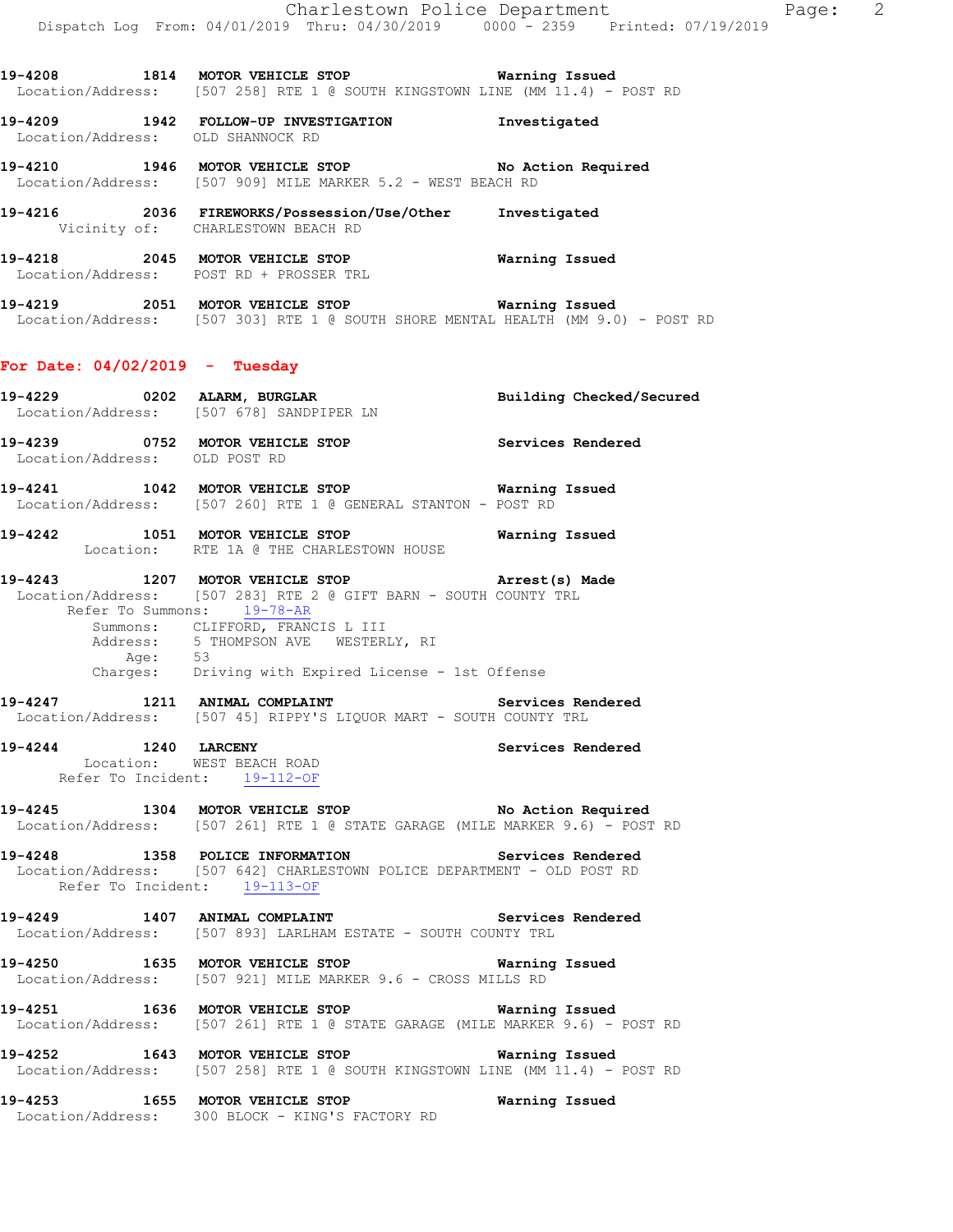|                                     |                                                                                                                                                               | Charlestown Police Department<br>Page: 3<br>Dispatch Log From: 04/01/2019 Thru: 04/30/2019 0000 - 2359 Printed: 07/19/2019 |  |
|-------------------------------------|---------------------------------------------------------------------------------------------------------------------------------------------------------------|----------------------------------------------------------------------------------------------------------------------------|--|
|                                     | 19-4255 1726 MOTOR VEHICLE STOP 6 Warning Issued<br>Location/Address: STILL WATER RD + BUCKEYE BROOK RD                                                       |                                                                                                                            |  |
|                                     | 19-4256 1747 MOTOR VEHICLE STOP <b>Warning Issued</b><br>Location/Address: KING'S FACTORY RD + NARRAGANSETT TRL                                               |                                                                                                                            |  |
|                                     | 19-4257 1753 MOTOR VEHICLE STOP 6 Warning Issued<br>Location/Address: [507 276] RTE 2 @ RICHMOND LINE - SOUTH COUNTY TRL                                      |                                                                                                                            |  |
|                                     | 19-4258 1754 MOTOR VEHICLE STOP 6 Warning Issued<br>Location/Address: KING'S FACTORY RD + NARRAGANSETT TRL                                                    |                                                                                                                            |  |
|                                     | 19-4259 1805 MOTOR VEHICLE STOP 6 Warning Issued<br>Location/Address: KING'S FACTORY RD + NARRAGANSETT TRL                                                    |                                                                                                                            |  |
|                                     | 19-4260 1809 MOTOR VEHICLE STOP <b>WATER WATER</b><br>Location/Address: RICHMOND LINE - KING'S FACTORY RD                                                     |                                                                                                                            |  |
|                                     | 19-4261 1827 FIRE, BRUSH Extinquished<br>Location/Address: CHEROKEE BND                                                                                       |                                                                                                                            |  |
|                                     | 19-4262 1841 ANIMAL COMPLAINT Taken/Refered to Other A<br>Location/Address: [507 854] WINDSWEPT INN - PROSSER TRL                                             |                                                                                                                            |  |
|                                     | 19-4263 1846 FIRE, OTHER<br>Location/Address: SOUTH COUNTY TRL                                                                                                | Investigated                                                                                                               |  |
|                                     | 19-4266 1950 MOTOR VEHICLE STOP <b>WATER</b> Warning Issued<br>Location/Address: POST RD + PROSSER TRL                                                        |                                                                                                                            |  |
|                                     | 19-4267 2005 MOTOR VEHICLE STOP<br>Location/Address: [507 266] RTE 1 @ WILLOWS - POST RD                                                                      | Warning Issued                                                                                                             |  |
|                                     | 19-4269 2017 MOTOR VEHICLE STOP <b>WATER WATER</b><br>Location/Address: POST RD + KING'S FACTORY RD                                                           |                                                                                                                            |  |
|                                     | 19-4271 2027 MOTOR VEHICLE STOP <b>WATER WATER</b><br>Location/Address: [507 276] RTE 2 @ RICHMOND LINE - SOUTH COUNTY TRL                                    |                                                                                                                            |  |
|                                     | 19-4273 2037 MOTOR VEHICLE STOP <b>WATER</b> Warning Issued<br>Location/Address: [507 276] RTE 2 @ RICHMOND LINE - SOUTH COUNTY TRL                           |                                                                                                                            |  |
|                                     | 19-4275 2052 MOTOR VEHICLE STOP No Action Required<br>Location/Address: [507 261] RTE 1 @ STATE GARAGE (MILE MARKER 9.6) - POST RD                            |                                                                                                                            |  |
| For Date: $04/03/2019$ - Wednesday  |                                                                                                                                                               |                                                                                                                            |  |
|                                     | 19-4282 0022 MOTOR VEHICLE STOP<br>Location/Address: TOURIST INFO - POST RD                                                                                   | Warning Issued                                                                                                             |  |
| Location/Address: SK LINE - POST RD | 19-4283 0034 TRAFFIC CONTROL                                                                                                                                  | No Action Required                                                                                                         |  |
|                                     | 19-4285 0042 SUSPICIOUS ACTIVITY/VEHICLE No Action Required<br>Location/Address: [507 22] BURLINGAME - NORTH CAMP - BUCKEYE BROOK RD                          |                                                                                                                            |  |
|                                     | 19-4304 0913 MOTOR VEHICLE STOP<br>Location/Address: SOUTH COUNTY TRL + LAURI DR                                                                              | Warning Issued                                                                                                             |  |
|                                     | 19-4306 1534 MOTOR VEHICLE STOP (Arrest(s) Made<br>Location/Address: [507 261] RTE 1 @ STATE GARAGE (MILE MARKER 9.6) - POST RD<br>Refer To Summons: 19-80-AR |                                                                                                                            |  |
| Age: 52                             | Summons: CARDOSI, LISA M<br>Address: 679 POINT JUDITH RD NARRAGANSETT, RI                                                                                     |                                                                                                                            |  |
|                                     |                                                                                                                                                               | Charges: Driving after denial, suspension or revocation of license - 1st Offense                                           |  |
|                                     | 19-4307 1634 MOTOR VEHICLE STOP<br>Location/Address: [507 923] MILE MARKER 10.2 - FALCONE LN                                                                  | Warning Issued                                                                                                             |  |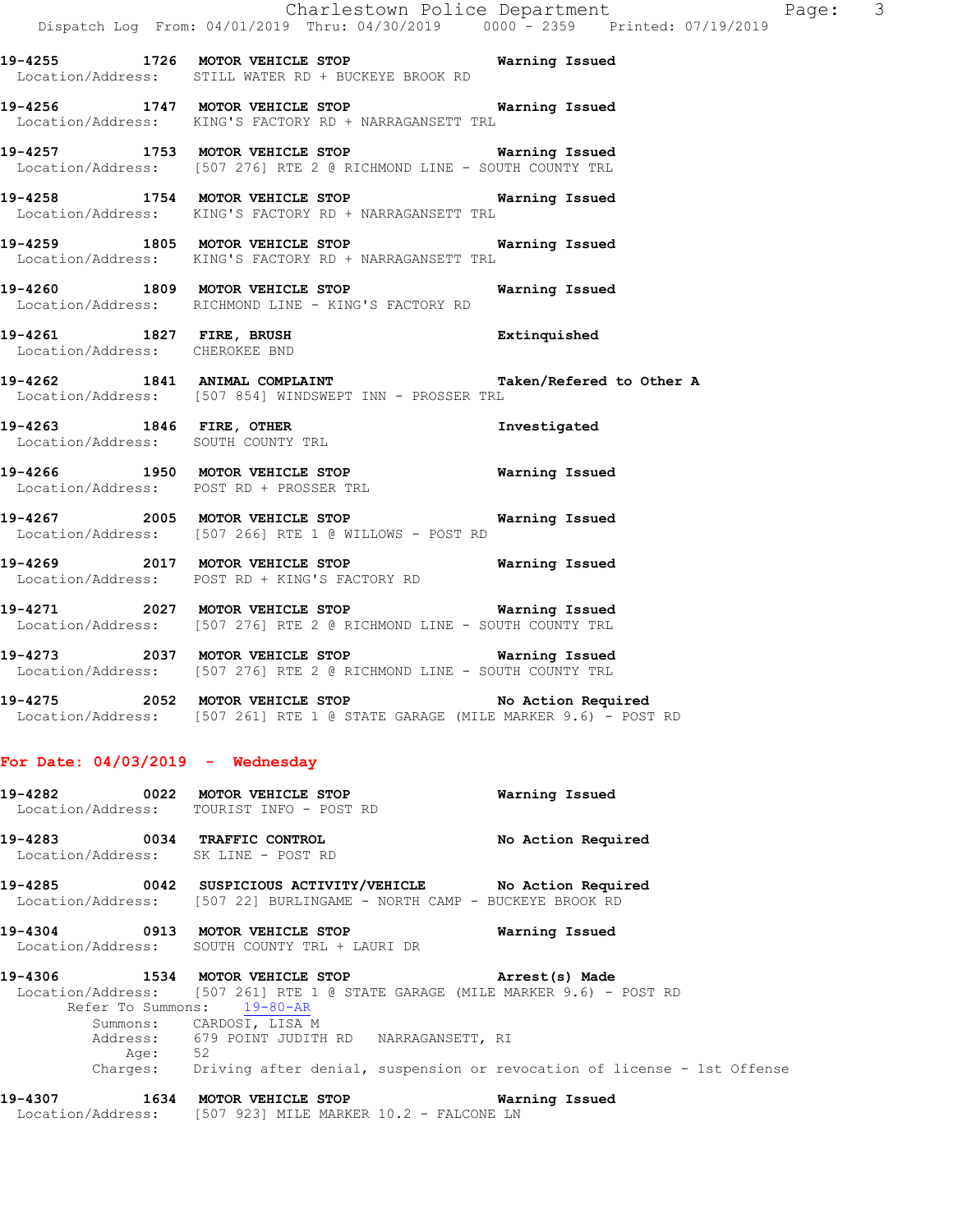**19-4309 1647 MOTOR VEHICLE STOP Warning Issued**  Location/Address: ROSS HILL RD + LAUREL RD

**19-4310 1650 MOTOR VEHICLE STOP Warning Issued**  Location/Address: [507 260] RTE 1 @ GENERAL STANTON - POST RD

**19-4311 1654 MOTOR VEHICLE STOP Warning Issued**  Location/Address: ROSS HILL RD + LAUREL RD

**19-4312 1713 MOTOR VEHICLE STOP Warning Issued**  Location/Address: [507 260] RTE 1 @ GENERAL STANTON - POST RD

**19-4313 1721 MOTOR VEHICLE STOP Warning Issued**  Location/Address: SOUTH COUNTY TRL + BOTKA DR

**19-4314 1723 MOTOR VEHICLE STOP Warning Issued**  Location/Address: RICHMOND LINE - KING'S FACTORY RD

**19-4315 1729 MOTOR VEHICLE STOP Warning Issued**  Location/Address: SOUTH COUNTY TRL + SHANNOCK RD

**19-4316 1730 MOTOR VEHICLE STOP Warning Issued**  Location/Address: RICHMOND LINE - KING'S FACTORY RD

**19-4317 1734 MOTOR VEHICLE STOP Warning Issued**  Location/Address: SOUTH COUNTY TRL + SHERMAN AVE

**19-4318 1739 MOTOR VEHICLE STOP Warning Issued**  Location/Address: SOUTH COUNTY TRL + SHANNOCK RD

**19-4319 1741 MOTOR VEHICLE STOP Warning Issued**  Location/Address: KING'S FACTORY RD + NARRAGANSETT TRL

**19-4320 1745 MOTOR VEHICLE STOP Warning Issued**  KING'S FACTORY RD + NARRAGANSETT TRL

**19-4321 1751 MOTOR VEHICLE STOP Warning Issued**  Location/Address: RICHMOND LINE - KING'S FACTORY RD

**19-4322 1752 MOTOR VEHICLE STOP Warning Issued**  Location/Address: [507 303] RTE 1 @ SOUTH SHORE MENTAL HEALTH (MM 9.0) - POST RD

**19-4323 1800 MOTOR VEHICLE STOP Warning Issued**  Vicinity of: KING'S FACTORY RD

**19-4328 1929 MOTOR VEHICLE STOP Warning Issued**  Location/Address: [507 100] RTE 1 @ FIORES (MILE MARKER 8.0) - POST RD

**19-4329 1938 MOTOR VEHICLE STOP Warning Issued**  Location/Address: [507 266] RTE 1 @ WILLOWS - POST RD

**19-4330 1940 FIRE, OTHER Services Rendered**  Vicinity of: CAROLINA BACK RD

**19-4331 1948 MOTOR VEHICLE STOP Warning Issued**  Location/Address: [507 37] CHARLESTOWN WINE AND SPIRITS - OLD POST RD

**19-4332 2001 MOTOR VEHICLE STOP Warning Issued**  Location/Address: WEST BEACH RD + BRIARWOOD DR

**19-4336 2024 ALARM, BURGLAR Building Checked/Secured**  Location/Address: [507 868] MICHAEL'S GARAGE - POST RD

**19-4339 2103 MOTOR VEHICLE STOP Citation Issued**  Location/Address: [507 442] ROSS HILL RD

**19-4340 2138 MOTOR VEHICLE STOP Warning Issued**  Location/Address: [507 100] RTE 1 @ FIORES (MILE MARKER 8.0) - POST RD

**19-4341 2159 911 CALLS/False/Hang-Ups/Open No Action Required**  Location/Address: WEST BEACH RD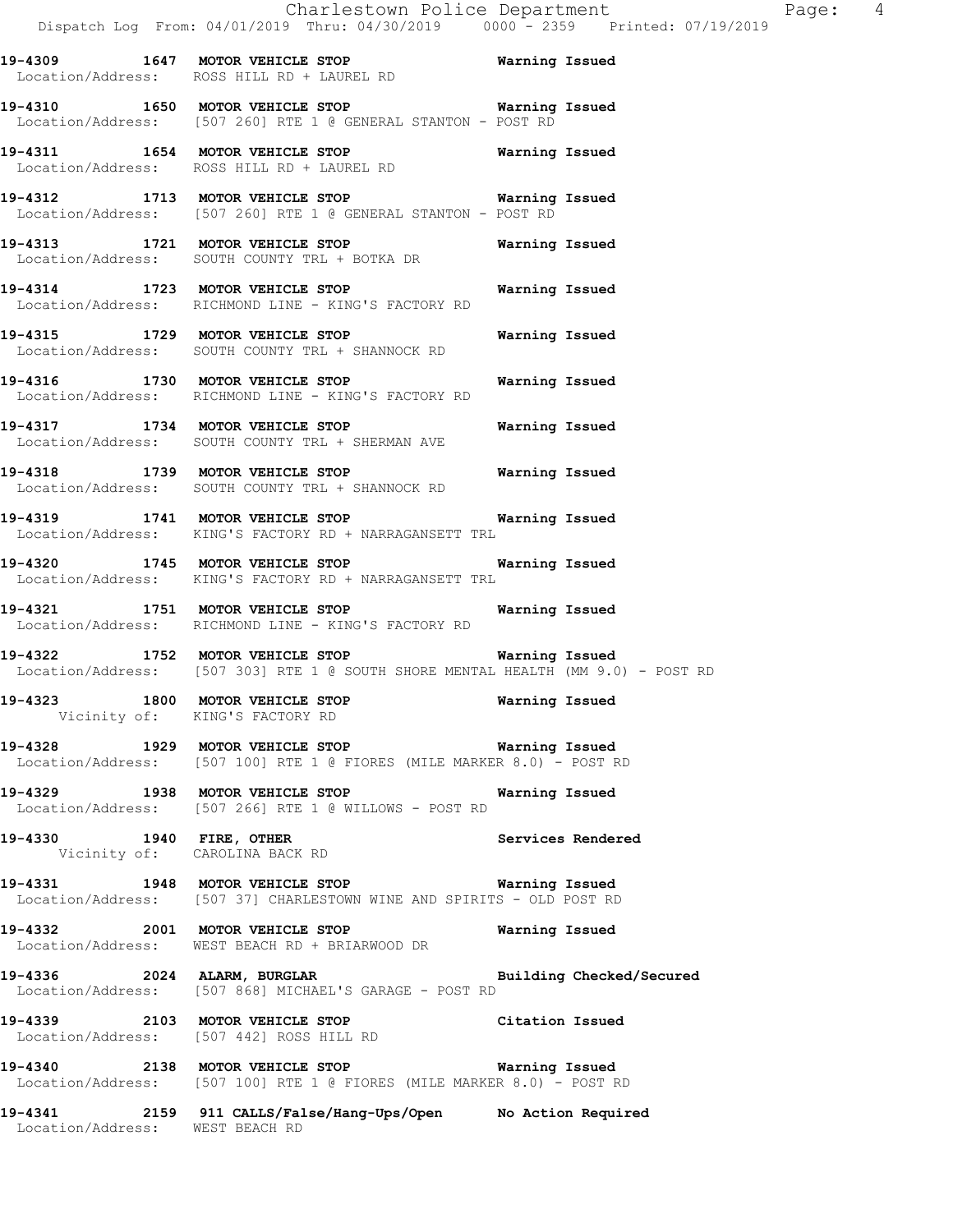|                                                             | 19-4343 0047 HOUSE CHECK<br>Location/Address: [507 526] OLD POST RD                                                                                                                                                                                                              | Building Checked/Secured |
|-------------------------------------------------------------|----------------------------------------------------------------------------------------------------------------------------------------------------------------------------------------------------------------------------------------------------------------------------------|--------------------------|
| 19-4348 0105 HOUSE CHECK<br>Location/Address: SANCTUARY RD  |                                                                                                                                                                                                                                                                                  | Building Checked/Secured |
| 19-4350 0113 HOUSE CHECK<br>Location/Address: PROSSER TRL   |                                                                                                                                                                                                                                                                                  | Building Checked/Secured |
| 19-4364 0206 HOUSE CHECK<br>Location/Address: BUDDINGTON RD |                                                                                                                                                                                                                                                                                  | Building Checked/Secured |
| 19-4366 0215 HOUSE CHECK<br>Location/Address: NARROW LN     |                                                                                                                                                                                                                                                                                  | No Action Required       |
|                                                             | 19-4374 0841 ASSIST CITIZEN<br>Location/Address: [507 893] LARLHAM ESTATE - SOUTH COUNTY TRL                                                                                                                                                                                     | Services Rendered        |
| Refer To Summons: 19-81-AR                                  | 19-4377 1239 MOTOR VEHICLE STOP <b>Arrest</b> (s) Made<br>Location/Address: POST RD + GENERAL STANTON LN<br>Summons: ALLEN, BENJAMIN J<br>Address: 41 NEW LONDON TPKE WYOMING, RI<br>Age: 32<br>Charges: Driving after denial, suspension or revocation of license - 1st Offense |                          |
|                                                             | 19-4381 1642 MOTOR VEHICLE COMPLAINT <b>Warning Issued</b>                                                                                                                                                                                                                       |                          |
|                                                             | Location/Address: [507 100] RTE 1 @ FIORES (MILE MARKER 8.0) - POST RD                                                                                                                                                                                                           |                          |
| Location/Address: TOADSTOOL KNL                             | 19-4382 1654 ASSIST OTHER POLICE DEPT 1nvestigated                                                                                                                                                                                                                               |                          |
|                                                             | 19-4383 1814 SUSPICIOUS ACTIVITY/VEHICLE Services Rendered<br>Vicinity of: OLD SHANNOCK RD + CAROLINA BACK RD                                                                                                                                                                    |                          |
|                                                             | 19-4384 1820 MOTOR VEHICLE STOP Warning Issued<br>Location/Address: POST RD + WILDFLOWER RD                                                                                                                                                                                      |                          |
|                                                             | 19-4385 1832 MOTOR VEHICLE STOP Warning Issued<br>Location/Address: [507 642] CHARLESTOWN POLICE DEPARTMENT - OLD POST RD                                                                                                                                                        |                          |
|                                                             | 19-4386 1840 MOTOR VEHICLE STOP Warning Issued<br>Location/Address: [507 266] RTE 1 @ WILLOWS - POST RD                                                                                                                                                                          |                          |
| 19-4387 1848 MOTOR VEHICLE STOP                             | Location/Address: POST RD + WILDFLOWER RD                                                                                                                                                                                                                                        | Warning Issued           |
|                                                             | 19-4388 1857 MOTOR VEHICLE STOP<br>Location/Address: POST RD + WILDFLOWER RD                                                                                                                                                                                                     | Warning Issued           |
|                                                             | 19-4389 1941 MOTOR VEHICLE STOP<br>Location/Address: [507 266] RTE 1 @ WILLOWS - POST RD                                                                                                                                                                                         | Citation Issued          |
|                                                             | 19-4391 2032 MOTOR VEHICLE STOP <b>WARELL</b> Warning Issued<br>Vicinity of: [507 258] RTE 1 @ SOUTH KINGSTOWN LINE (MM 11.4) - POST RD                                                                                                                                          |                          |
|                                                             | 19-4392 2046 MOTOR VEHICLE STOP <b>Warning Issued</b><br>Location/Address: [507 261] RTE 1 @ STATE GARAGE (MILE MARKER 9.6) - POST RD                                                                                                                                            |                          |
|                                                             |                                                                                                                                                                                                                                                                                  |                          |

### **For Date: 04/05/2019 - Friday**

| 19-4411           | 0143 | MOTOR VEHICLE STOP    | Warning Issued |
|-------------------|------|-----------------------|----------------|
| Location/Address: |      | POST RD + PROSSER TRL |                |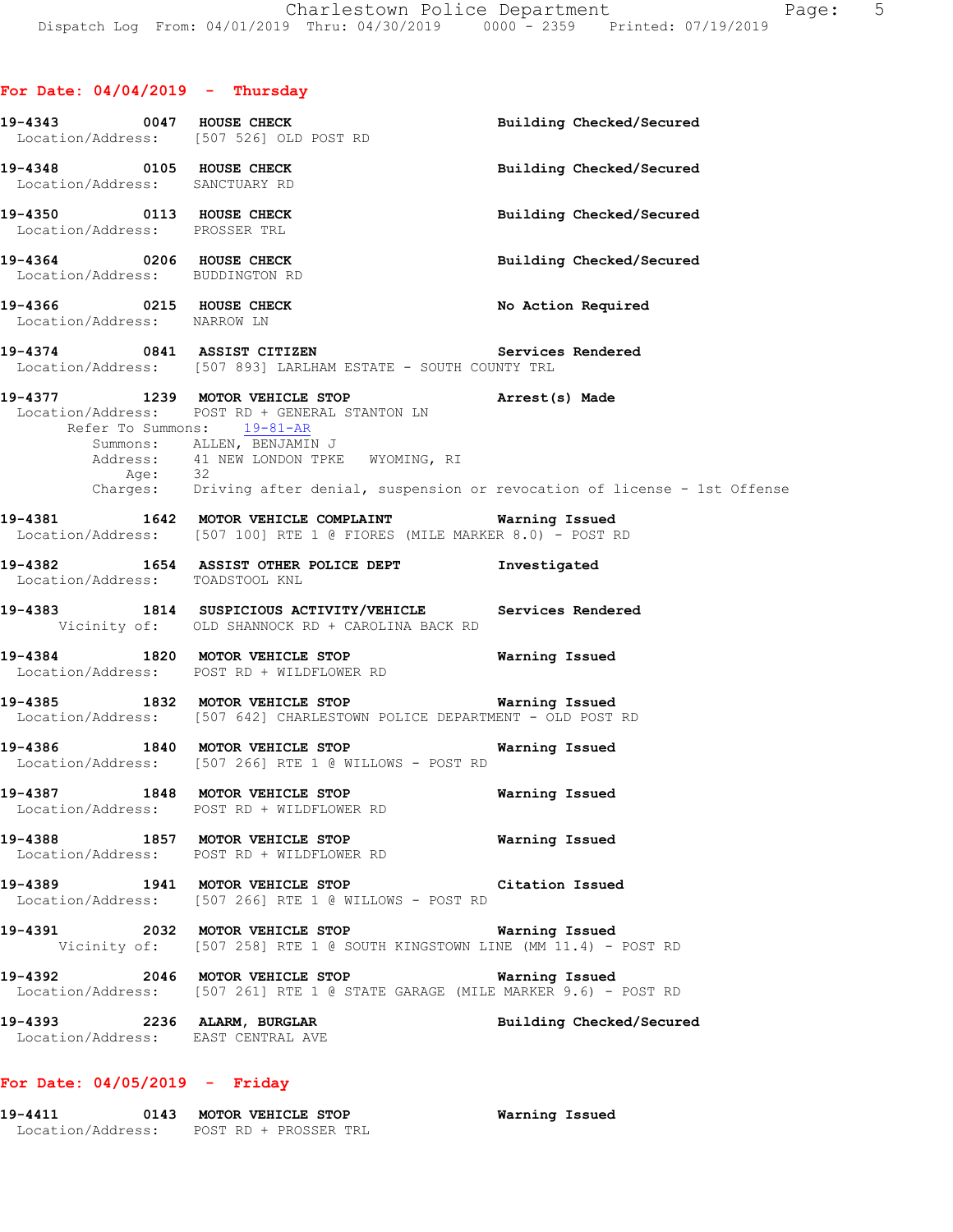**19-4413 0421 POLICE INFORMATION Services Rendered**  Location/Address: [507 642] CHARLESTOWN POLICE DEPARTMENT - OLD POST RD

**19-4418 0847 MOTOR VEHICLE STOP Warning Issued**  Location/Address: [507 271] RTE 1 @ MICHAEL'S - POST RD

**19-4419 0910 FOLLOW-UP INVESTIGATION Arrest(s) Made**  Location/Address: [507 642] CHARLESTOWN POLICE DEPARTMENT - OLD POST RD Refer To Arrest: 19-82-AR Arrest Expunged

**19-4421 1159 DISABLED MV Services Rendered**  Location/Address: SHANNOCK RD + CEDAR MEADOWS RD

**19-4422 1545 FOLLOW-UP INVESTIGATION Investigated**  Location/Address: [507 763] WORDEN'S POND RD

**19-4423 1659 FOLLOW-UP INVESTIGATION Investigated**  Location/Address: OLD POST RD

**19-4424 1825 POLICE INFORMATION Services Rendered**  Location/Address: [507 642] CHARLESTOWN POLICE DEPARTMENT - OLD POST RD

**19-4425 1838 POLICE TRANSPORT Services Rendered**  Location/Address: [507 259] RTE 1 @ CASTLEROCK - POST RD

**19-4428 2336 MOTOR VEHICLE STOP Warning Issued**  Location/Address: POST RD + SCHOOLHOUSE POND RD

**19-4429 2348 MOTOR VEHICLE STOP Warning Issued**  Location/Address: POST RD + GENERAL STANTON LN

### **For Date: 04/06/2019 - Saturday**

| 19-4431 | 0011 | MOTOR VEHICLE STOP<br>Location/Address: POST RD + SCHOOLHOUSE POND RD | Citation Issued |
|---------|------|-----------------------------------------------------------------------|-----------------|
| 19-4434 | 0115 | MOTOR VEHICLE STOP<br>Location/Address: SHANNOCK RD                   | Warning Issued  |
| 19-4436 | 0149 | MOTOR VEHICLE STOP<br>Location/Address: OLD POST RD + KING TOM DR     | Warning Issued  |

**19-4442 0556 MOTOR VEHICLE STOP Citation Issued**  Location/Address: POST RD + SCHOOLHOUSE POND RD

**19-4443 0732 ALARM, BURGLAR Building Checked/Secured**  Location/Address: EAST SHORE DR

**19-4444 0931 ALARM, BURGLAR Building Checked/Secured**  Location/Address: [507 476] HILLCREST DR

**19-4446 1107 FOLLOW-UP INVESTIGATION Services Rendered**  Location/Address: [507 62] OCEAN VIEW MOTEL - POST RD

**19-4447 1138 MOTOR VEHICLE STOP Warning Issued**  Location/Address: [507 261] RTE 1 @ STATE GARAGE (MILE MARKER 9.6) - POST RD

19-4448 **1252 ANIMAL COMPLAINT 19-4448** Services Rendered Location/Address: [507 620] ENNIS LN

**19-4449 1445 FOLLOW-UP INVESTIGATION Report Taken**  Location/Address: ROSS HILL RD Refer To Incident: 19-114-OF

**19-4452 1623 MOTOR VEHICLE STOP Warning Issued**  Location/Address: POST RD + WEST BEACH RD

**19-4453 1640 MOTOR VEHICLE STOP No Action Required**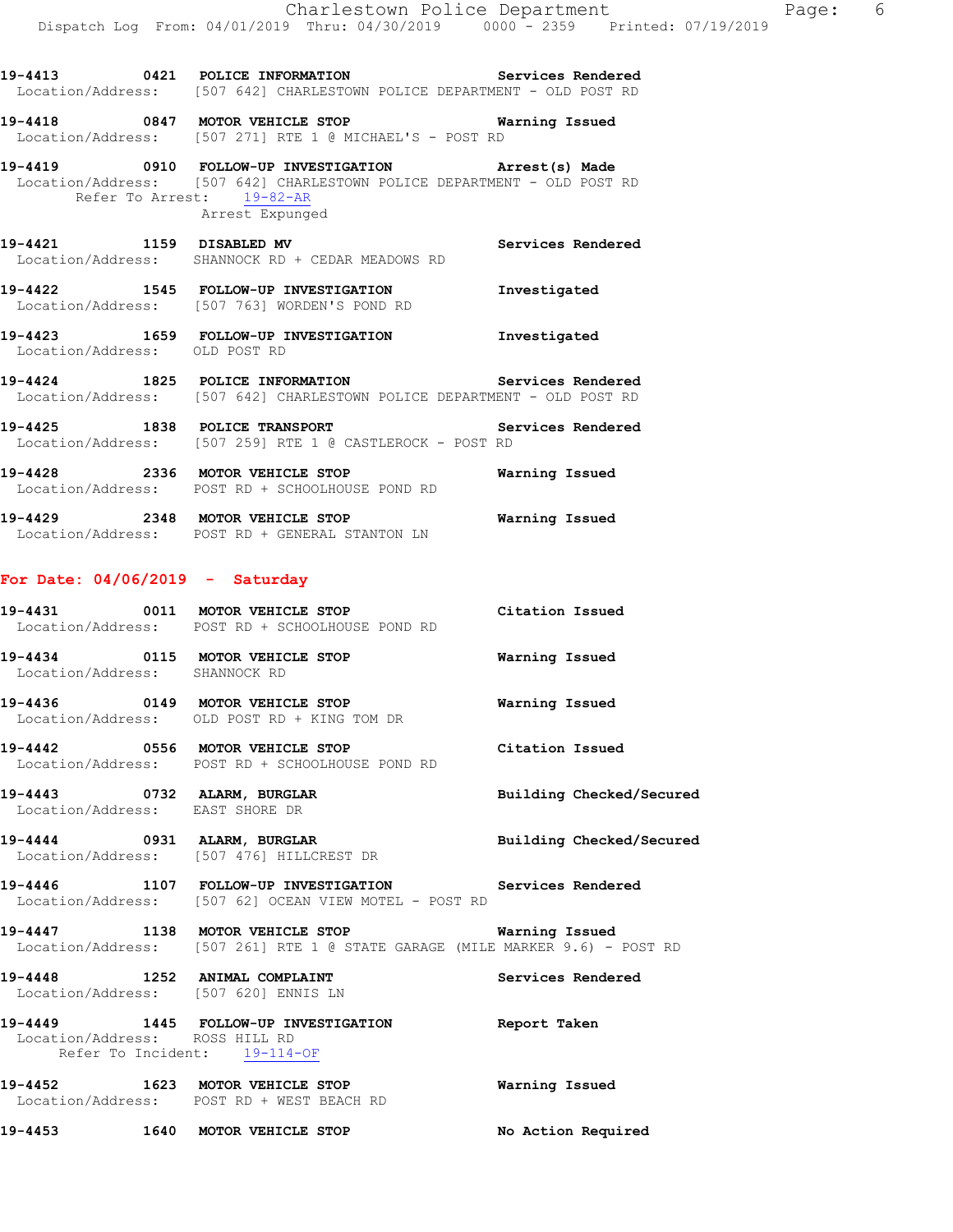| Dispatch Log From: 04/01/2019 Thru: 04/30/2019 0000 - 2359 Printed: 07/19/2019<br>Location/Address: SHANNOCK RD + OLD COACH RD<br>Warning Issued<br>Investigated<br>Location/Address: CROSSLAND ST<br>Refer To Accident: 19-38-AC<br>Warning Issued                                                                                                                                                                                                                                                                                                                                          |  | Charlestown Police Department |  |  |
|----------------------------------------------------------------------------------------------------------------------------------------------------------------------------------------------------------------------------------------------------------------------------------------------------------------------------------------------------------------------------------------------------------------------------------------------------------------------------------------------------------------------------------------------------------------------------------------------|--|-------------------------------|--|--|
| 19-4454 1658 SUSPICIOUS ACTIVITY/VEHICLE Investigated<br>Location/Address: [507 945] ZAYO FIBER OPTICS BUILDING - KING'S FACTORY RD<br>19-4456 1731 MOTOR VEHICLE STOP<br>Location/Address: [507 261] RTE 1 @ STATE GARAGE (MILE MARKER 9.6) - POST RD<br>19-4457 1848 MOTOR VEHICLE STOP <b>Warning Issued</b><br>Location/Address: SOUTH COUNTY TRL + NARROW LN<br>19-4458 1857 MVA - Minor<br>19-4459 2039 MOTOR VEHICLE STOP<br>Location/Address: POST RD + BEND RD<br>19-4461 2047 MOTOR VEHICLE STOP 6 Warning Issued<br>Location/Address: [507 260] RTE 1 @ GENERAL STANTON - POST RD |  |                               |  |  |
|                                                                                                                                                                                                                                                                                                                                                                                                                                                                                                                                                                                              |  |                               |  |  |
|                                                                                                                                                                                                                                                                                                                                                                                                                                                                                                                                                                                              |  |                               |  |  |
|                                                                                                                                                                                                                                                                                                                                                                                                                                                                                                                                                                                              |  |                               |  |  |
|                                                                                                                                                                                                                                                                                                                                                                                                                                                                                                                                                                                              |  |                               |  |  |
|                                                                                                                                                                                                                                                                                                                                                                                                                                                                                                                                                                                              |  |                               |  |  |
|                                                                                                                                                                                                                                                                                                                                                                                                                                                                                                                                                                                              |  |                               |  |  |
|                                                                                                                                                                                                                                                                                                                                                                                                                                                                                                                                                                                              |  |                               |  |  |

**19-4462 2232 ASSIST OTHER POLICE DEPT Services Rendered**  Location/Address: [507 276] RTE 2 @ RICHMOND LINE - SOUTH COUNTY TRL

## **For Date: 04/07/2019 - Sunday**

|                              | Location/Address: [507 258] RTE 1 @ SOUTH KINGSTOWN LINE (MM 11.4) - POST RD                                                        |                   |
|------------------------------|-------------------------------------------------------------------------------------------------------------------------------------|-------------------|
|                              | 19-4474 0046 DOMESTIC/Assault/Diso/Other Arrest(s) Made<br>Location/Address: ALTON CAROLINA RD<br>Refer To Arrest: 19-83-AR         |                   |
|                              | Arrest: HOAG, SHAWN E<br>Address: 660 ALTON CAROLINA RD CHARLESTOWN, RI<br>Age: 23<br>Charges: DOMESTIC-DISORDERLY CONDUCT          |                   |
|                              | 19-4475 0150 POLICE INFORMATION Services Rendered<br>Location/Address: [507 642] CHARLESTOWN POLICE DEPARTMENT - OLD POST RD        |                   |
|                              | 19-4481 0834 911 CALLS/False/Hang-Ups/Open False Alarm<br>Location/Address: WEST BEACH RD                                           |                   |
|                              | 19-4482 		 0927 911 CALLS/False/Hang-Ups/Open No Action Required<br>Location/Address: WEST BEACH RD                                 |                   |
|                              | 19-4483 1044 OFFICER WANTED<br>Location/Address: OAK RIDGE RD<br>Refer To Incident: 19-116-OF                                       | Services Rendered |
|                              | 19-4484 1050 OFFICER WANTED<br>Location/Address: DEEPWOODS DR<br>Refer To Incident: 19-115-OF                                       | Report Taken      |
|                              | 19-4485 1143 MOTOR VEHICLE STOP Warning Issued<br>Location/Address: POST RD + PROSSER TRL                                           |                   |
|                              | 19-4487 1231 ASSIST CITIZEN<br>Location/Address: [507 72] CUMBERLAND FARMS - OLD POST RD                                            | Services Rendered |
| Location/Address: HILLTOP DR | 19-4488 1232 POLICE INFORMATION Services Rendered                                                                                   |                   |
|                              | 19-4489 1327 MOTOR VEHICLE STOP Warning Issued<br>Location/Address: SOUTH COUNTY TRL + NEW BISCUIT CITY RD                          |                   |
|                              | 19-4490 1332 MOTOR VEHICLE STOP <b>WATER</b> Warning Issued<br>Location/Address: [507 276] RTE 2 @ RICHMOND LINE - SOUTH COUNTY TRL |                   |
|                              | 19-4491 1338 MOTOR VEHICLE STOP                                                                                                     | Warning Issued    |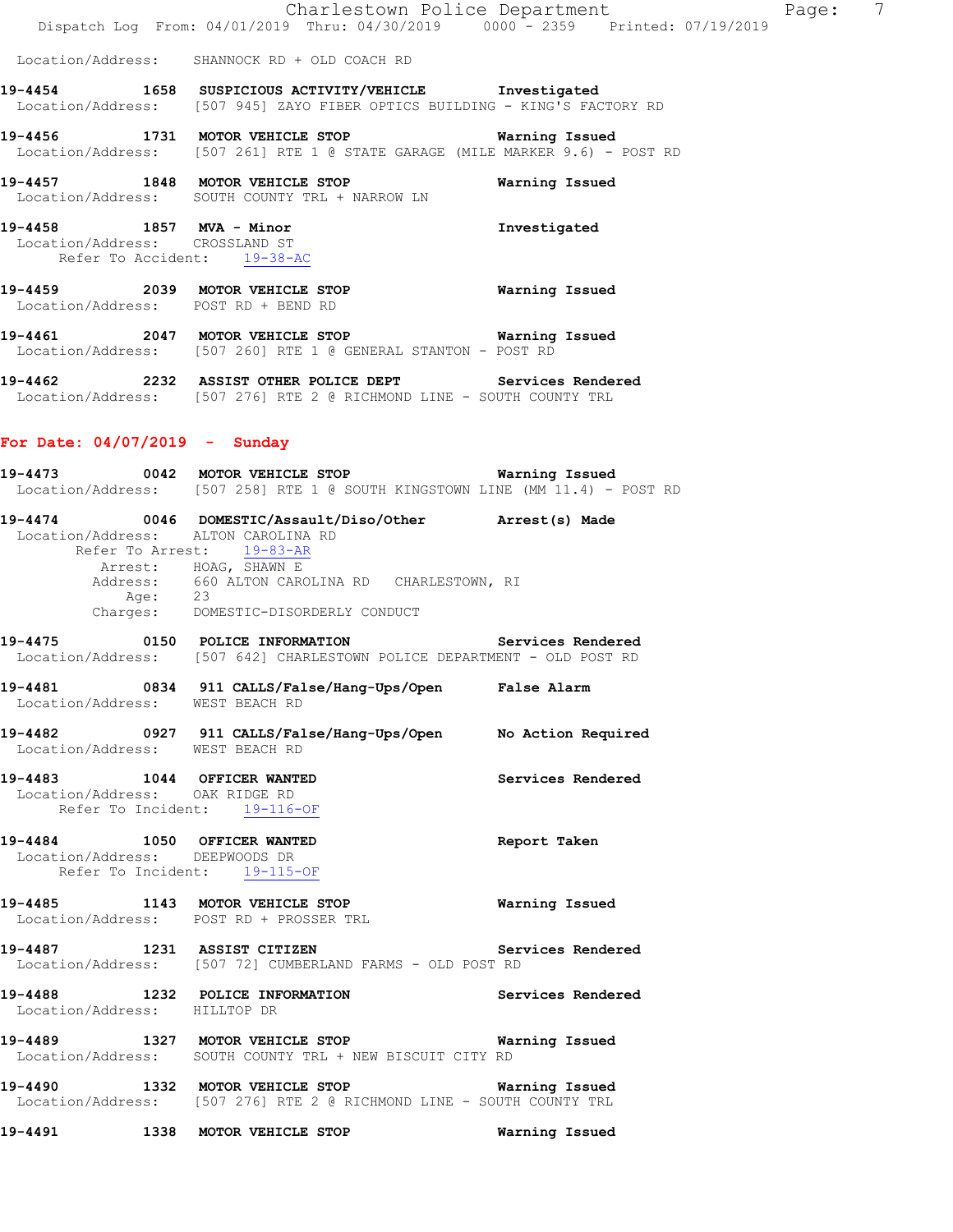Charlestown Police Department Fage: 8 Dispatch Log From: 04/01/2019 Thru: 04/30/2019 0000 - 2359 Printed: 07/19/2019 Location/Address: NARROW LN + SOUTH COUNTY TRL **19-4492 1441 MVA - W/Injury/Fluid/Hazard Transported to Hospital**  Location/Address: OLD COACH RD Refer To Accident: 19-39-AC **19-4493 1511 FIRE, BRUSH Extinquished**  Location/Address: CLARKIN POND RD **19-4494 1619 MOTOR VEHICLE STOP Warning Issued**  Location/Address: SOUTH COUNTY TRL + NEW BISCUIT CITY RD **19-4495 1627 MOTOR VEHICLE STOP Warning Issued**  Location/Address: [507 279] RTE 2 @ CHARLESTOWN TOWN HALL - SOUTH COUNTY TRL **19-4496 1633 MOTOR VEHICLE STOP Warning Issued**  Location/Address: SOUTH COUNTY TRL + NARROW LN **19-4497 1704 MOTOR VEHICLE STOP Warning Issued**  Location/Address: [507 100] RTE 1 @ FIORES (MILE MARKER 8.0) - POST RD **19-4498 1719 MOTOR VEHICLE STOP Warning Issued**  Location/Address: KING'S FACTORY RD + NOKA LN **19-4499 1732 MOTOR VEHICLE STOP Warning Issued**  RICHMOND LINE - KING'S FACTORY RD **19-4500 1738 MOTOR VEHICLE STOP Warning Issued**<br>Location/Address: RICHMOND LINE - KING'S FACTORY RD RICHMOND LINE - KING'S FACTORY RD **19-4501 1740 TRAFFIC CONTROL Services Rendered**  Location/Address: POST RD + KING'S FACTORY RD **19-4503 1747 MOTOR VEHICLE STOP Warning Issued**  Location/Address: KING'S FACTORY RD + NARRAGANSETT TRL **19-4504 1811 MOTOR VEHICLE STOP Warning Issued**  Location/Address: [507 914] MILE MARKER 6.8 - WILDFLOWER RD **19-4505 1821 MOTOR VEHICLE STOP Warning Issued**  Location/Address: [507 914] MILE MARKER 6.8 - WILDFLOWER RD **19-4506 1828 MOTOR VEHICLE STOP Warning Issued**  Location/Address: [507 910] MILE MARKER 5.6 - EAST BEACH RD **19-4507 1833 MOTOR VEHICLE STOP Warning Issued**  Location/Address: [507 909] MILE MARKER 5.2 - WEST BEACH RD **19-4508 1932 MOTOR VEHICLE STOP Warning Issued**  Location/Address: [507 269] RTE 1 @ DRIVING RANGE - POST RD **19-4509 1949 MOTOR VEHICLE STOP Warning Issued**  Location/Address: POST RD + TAMANACO DR **19-4510 1954 MOTOR VEHICLE STOP Warning Issued**  Location/Address: POST RD + TAMANACO DR **19-4511 2000 MOTOR VEHICLE STOP Warning Issued**  Location/Address: POST RD + PROSSER TRL **19-4512 2010 MOTOR VEHICLE STOP Warning Issued**  Location/Address: [507 100] RTE 1 @ FIORES (MILE MARKER 8.0) - POST RD **19-4513 2012 MOTOR VEHICLE STOP Warning Issued**  Location/Address: [507 284] RTE 91 @ RICHMOND LINE - ALTON CAROLINA RD **19-4514 2026 MOTOR VEHICLE STOP Warning Issued**  Location/Address: POST RD + TAMANACO DR **19-4515 2055 MOTOR VEHICLE STOP Warning Issued** 

Location/Address: [507 261] RTE 1 @ STATE GARAGE (MILE MARKER 9.6) - POST RD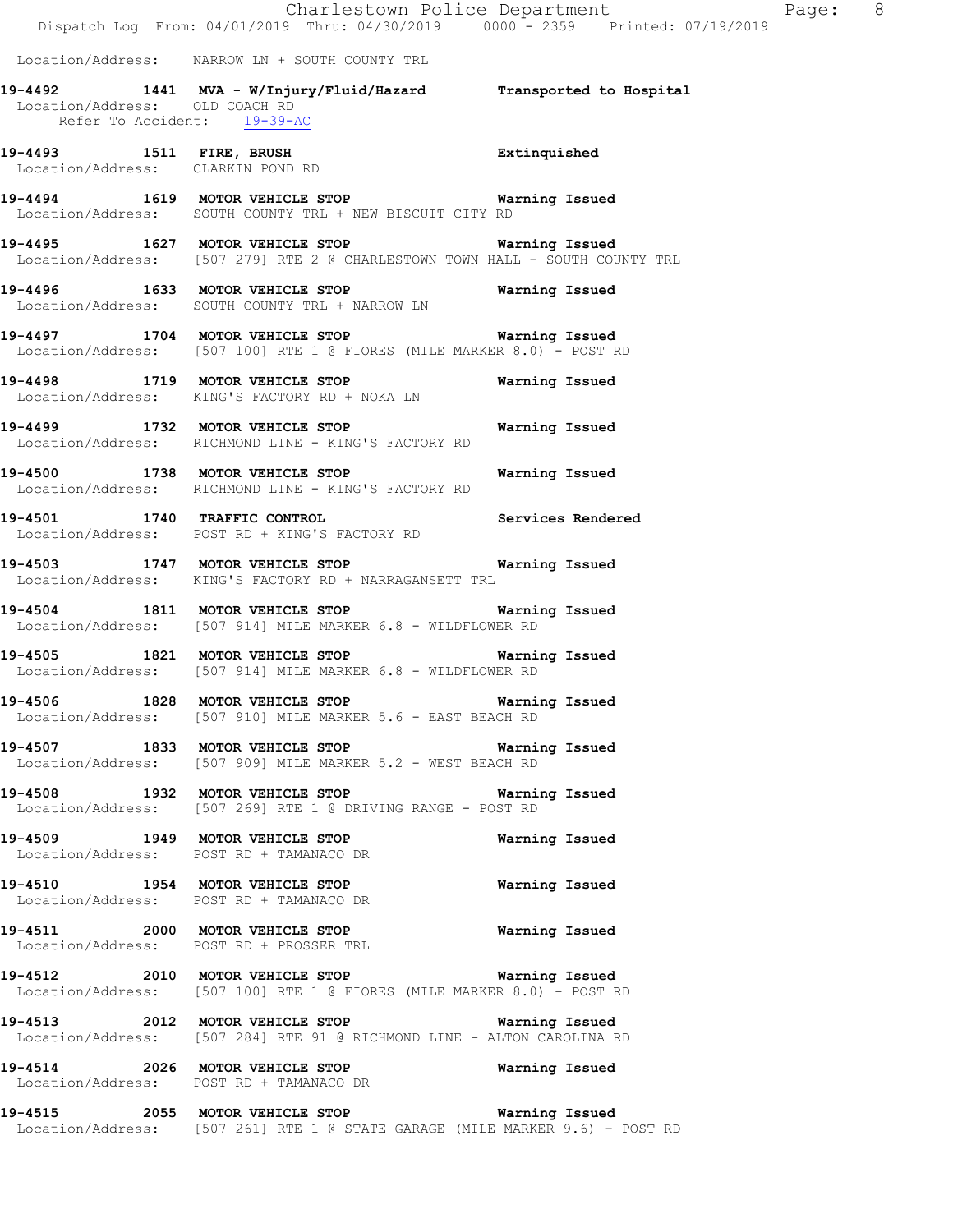**19-4520 2157 MOTOR VEHICLE STOP Warning Issued**  Location/Address: [507 100] RTE 1 @ FIORES (MILE MARKER 8.0) - POST RD

**19-4521 2204 MOTOR VEHICLE STOP Warning Issued**  Location/Address: POST RD + TAMANACO DR

#### **For Date: 04/08/2019 - Monday**

- **19-4523 0010 MOTOR VEHICLE STOP Warning Issued**  Location/Address: POST RD + NARROW LN
- **19-4533 0105 HOUSE CHECK Services Rendered**  Location/Address: [507 791] 18 WHITE TAIL CIRCLE - WHITE TAIL CIR
- **19-4534 0108 HOUSE CHECK Services Rendered**  Location/Address: [507 804] BEAVER LN
- **19-4542 0730 ANIMAL COMPLAINT Unfounded**  Location/Address: ROSS HILL RD
- **19-4544 1106 POLICE INFORMATION Report Taken**  Location/Address: [507 642] CHARLESTOWN POLICE DEPARTMENT - OLD POST RD Refer To Incident: 19-117-OF
- **19-4549 1251 WELL BEING CHECK Services Rendered**  Location/Address: WEST NIANTIC ST
- 19-4550 **1348 ANIMAL COMPLAINT 19-4550 Services Rendered** Location/Address: BOTKA DR
- **19-4551 1416 MOTOR VEHICLE STOP Citation Issued**  Location/Address: [507 269] RTE 1 @ DRIVING RANGE - POST RD
- **19-4553 1638 911 CALLS/False/Hang-Ups/Open No Action Required**  Location/Address: WEST BEACH RD
- **19-4554 1654 OFFICER WANTED Report Taken**  Location/Address: BURDICKVILLE RD Refer To Incident: 19-118-OF
- **19-4555 1709 MOTOR VEHICLE STOP Warning Issued**  Location/Address: SOUTH COUNTY TRL + NEW BISCUIT CITY RD
- **19-4556 1713 MOTOR VEHICLE STOP Warning Issued**  Location/Address: SOUTH COUNTY TRL + NEW BISCUIT CITY RD
- **19-4557 1720 MOTOR VEHICLE STOP Warning Issued**  Location/Address: SOUTH COUNTY TRL + NEW BISCUIT CITY RD
- **19-4558 1746 MOTOR VEHICLE STOP Warning Issued**  Location/Address: KING'S FACTORY RD + SHUMANKANUC HILL RD
- **19-4559 1756 MOTOR VEHICLE STOP Warning Issued**  Location/Address: KING'S FACTORY RD + NARRAGANSETT TRL
- **19-4560 1801 MOTOR VEHICLE STOP Warning Issued**  Location/Address: RICHMOND LINE - KING'S FACTORY RD
- **19-4562 1809 MOTOR VEHICLE STOP Warning Issued**  Vicinity of: KING'S FACTORY RD
- **19-4563 1925 911 CALLS/False/Hang-Ups/Open No Action Required**  Location/Address: WEST BEACH RD
- **19-4564 1948 MOTOR VEHICLE STOP Warning Issued**  Location/Address: [507 100] RTE 1 @ FIORES (MILE MARKER 8.0) - POST RD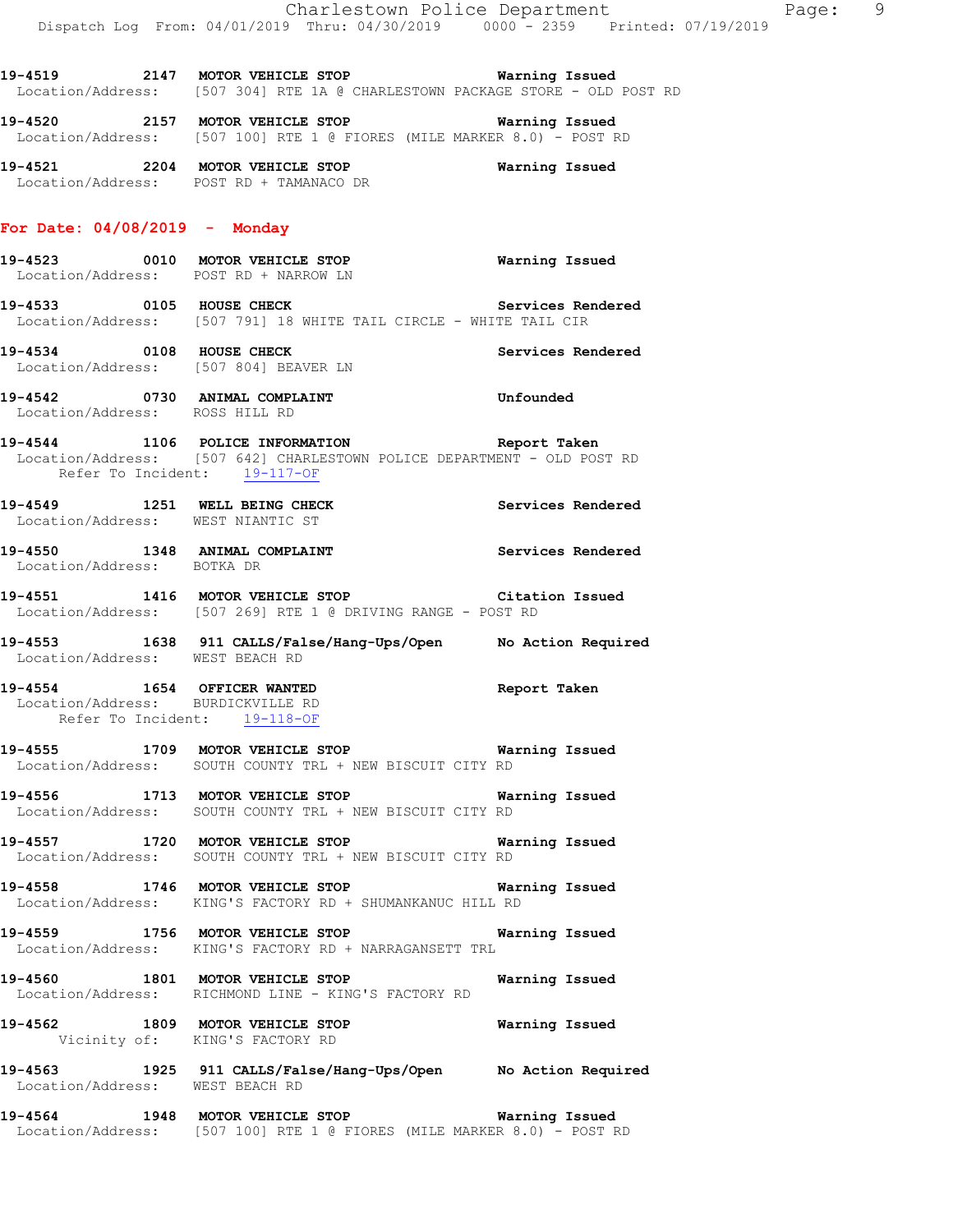**19-4567 2026 MOTOR VEHICLE STOP Warning Issued**  Location/Address: [507 100] RTE 1 @ FIORES (MILE MARKER 8.0) - POST RD **19-4568 2031 MOTOR VEHICLE STOP Warning Issued**  Location/Address: [507 100] RTE 1 @ FIORES (MILE MARKER 8.0) - POST RD **19-4571 2049 MOTOR VEHICLE STOP Arrest(s) Made**  Location/Address: ALTON CAROLINA RD + HILLTOP DR Refer To Summons: 19-84-AR Summons: WILSON, EDWARD 117 DAM ST SOUTH KINGSTOWN, RI<br>57 Address:<br>Age: Charges: DRIVING WITHOUT/EXPIRED LICENSE **19-4572 2102 MOTOR VEHICLE STOP Arrest(s) Made**  Location/Address: POST RD + WILDFLOWER RD Refer To Arrest: 19-85-AR Arrest: MILLER, JESSICA M Address: 15 PARKSIDE CIR CRANSTON, RI Age: 32 Charges: Driving after denial, suspension or revocation of license - 3rd + Offense **19-4573 2140 MOTOR VEHICLE STOP Citation Issued**  Location/Address: [507 271] RTE 1 @ MICHAEL'S - POST RD **19-4574 2230 911 CALLS/False/Hang-Ups/Open No Action Required**  Location/Address: WEST BEACH RD

### **For Date: 04/09/2019 - Tuesday**

|                                                             | 19-4579 0006 HOUSE CHECK<br>Location/Address: COVE POINT EAST RD                                                                      | Building Checked/Secured |
|-------------------------------------------------------------|---------------------------------------------------------------------------------------------------------------------------------------|--------------------------|
| Location/Address: SHIRLEY DR                                | 19-4580 0012 HOUSE CHECK                                                                                                              | Building Checked/Secured |
|                                                             | 19-4588 6038 MOTOR VEHICLE STOP 60 Warning Issued<br>Location/Address: POST RD + CROSS MILLS RD                                       |                          |
| 19-4592 0142 HOUSE CHECK<br>Location/Address: BUDDINGTON RD |                                                                                                                                       | Building Checked/Secured |
|                                                             | 19-4594 0152 MOTOR VEHICLE STOP <b>Warning Issued</b><br>Location/Address: POST RD + PROSSER TRL                                      |                          |
|                                                             | 19-4595 0342 MOTOR VEHICLE STOP <b>Warning Issued</b><br>Location/Address: SOUTH COUNTY TRL + WIITALA DR                              |                          |
|                                                             | Location/Address: [507 261] RTE 1 @ STATE GARAGE (MILE MARKER 9.6) - POST RD                                                          |                          |
|                                                             | 19-4597 1201 MOTOR VEHICLE STOP <b>Warning Issued</b><br>Location/Address: [507 283] RTE 2 @ GIFT BARN - SOUTH COUNTY TRL             |                          |
| Location/Address: WEST BEACH RD                             | 19-4598 1218 911 CALLS/False/Hang-Ups/Open No Action Required                                                                         |                          |
| Location/Address: WEST BEACH RD                             | 19-4599 1223 911 CALLS/False/Hang-Ups/Open No Action Required                                                                         |                          |
| Location/Address: OLD POST RD                               | 19-4600 1459 OFFICER WANTED                                                                                                           | Investigated             |
|                                                             | 19-4601 1523 MOTOR VEHICLE STOP<br>Location/Address: POST RD + SCHOOLHOUSE POND RD                                                    | Warning Issued           |
|                                                             | 19-4602 1528 MOTOR VEHICLE STOP <b>Warning Issued</b><br>Location/Address: [507 261] RTE 1 @ STATE GARAGE (MILE MARKER 9.6) - POST RD |                          |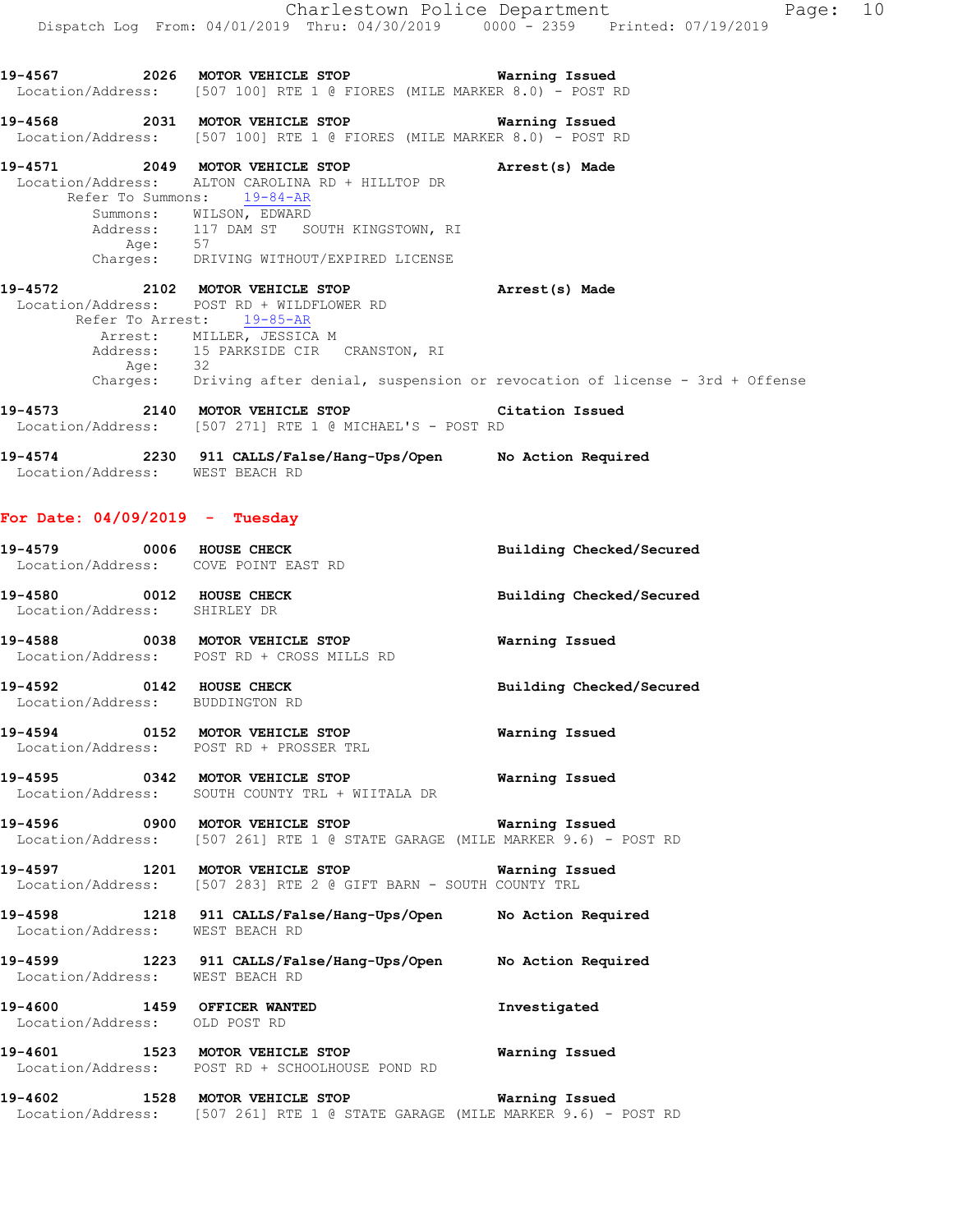|                                                                     | Dispatch Log From: 04/01/2019 Thru: 04/30/2019 0000 - 2359 Printed: 07/19/2019                                                                                                                                                                                                                                                                            | Charlestown Police Department | Page: 11 |  |
|---------------------------------------------------------------------|-----------------------------------------------------------------------------------------------------------------------------------------------------------------------------------------------------------------------------------------------------------------------------------------------------------------------------------------------------------|-------------------------------|----------|--|
|                                                                     | 19-4603 1540 MOTOR VEHICLE STOP 19-4603 Warning Issued<br>Location/Address: 400 BLOCK - KING'S FACTORY RD                                                                                                                                                                                                                                                 |                               |          |  |
| 19-4604 1546 SERVE WARRANT<br>Location/Address: BISCUIT CITY RD     |                                                                                                                                                                                                                                                                                                                                                           | Could Not Locate              |          |  |
|                                                                     | 19-4605 1556 MOTOR VEHICLE STOP 1991 Warning Issued<br>Location/Address: KING'S FACTORY RD + NARRAGANSETT TRL                                                                                                                                                                                                                                             |                               |          |  |
|                                                                     | 19-4606 1603 MOTOR VEHICLE STOP <b>STOP</b> Warning Issued<br>Location/Address: KING'S FACTORY RD + NARRAGANSETT TRL                                                                                                                                                                                                                                      |                               |          |  |
|                                                                     | 19-4607 1609 MOTOR VEHICLE STOP 1999 Warning Issued<br>Location/Address: RICHMOND LINE - KING'S FACTORY RD                                                                                                                                                                                                                                                |                               |          |  |
|                                                                     | 19-4608 1616 MOTOR VEHICLE STOP<br>Location/Address: RICHMOND LINE - KING'S FACTORY RD                                                                                                                                                                                                                                                                    | Warning Issued                |          |  |
| Location/Address: POST RD + PROSSER TRL                             | 19-4609 1621 TRAFFIC CONTROL                                                                                                                                                                                                                                                                                                                              | Services Rendered             |          |  |
| Location/Address: DRIFTWOOD DR                                      | 19-4610 1640 OFFICER WANTED                                                                                                                                                                                                                                                                                                                               | Investigated                  |          |  |
|                                                                     | 19-4611 1654 MOTOR VEHICLE STOP<br>Location/Address: POST RD + SCHOOLHOUSE POND RD                                                                                                                                                                                                                                                                        | No Action Required            |          |  |
|                                                                     | 19-4612 1723 MOTOR VEHICLE STOP<br>Location/Address: 100 BLOCK - KING'S FACTORY RD                                                                                                                                                                                                                                                                        | Warning Issued                |          |  |
| Vicinity of: KING'S FACTORY RD                                      | 19-4613 1729 MOTOR VEHICLE STOP 1991 Warning Issued                                                                                                                                                                                                                                                                                                       |                               |          |  |
| Location/Address: WOODLAND DR                                       | 19-4614 1737 FOLLOW-UP INVESTIGATION Services Rendered                                                                                                                                                                                                                                                                                                    |                               |          |  |
|                                                                     | 19-4616 1759 MOTOR VEHICLE STOP Warning Issued<br>Vicinity of: [507 221] SHERMAN'S AUTO BODY INC - SOUTH COUNTY TRL                                                                                                                                                                                                                                       |                               |          |  |
| 19-4618 1814 TRAFFIC CONTROL<br>Location/Address: ALTON CAROLINA RD |                                                                                                                                                                                                                                                                                                                                                           | Warning Issued                |          |  |
|                                                                     | 19-4620 1822 PSYCHOLOGICAL EMERGENCY<br>Location/Address: [507 435] SOUTH SHORE MENTAL HEALTH CHARLESTOWN HOUS - OLD POST RD                                                                                                                                                                                                                              | Transported to Hospital       |          |  |
| 19-4621 1824 MOTOR VEHICLE STOP                                     | Location/Address: POST RD + FALCONE LN                                                                                                                                                                                                                                                                                                                    | No Action Required            |          |  |
| Age: 28                                                             | 19-4622 2130 MOTOR VEHICLE STOP <b>Arrest(s)</b> Made<br>Location/Address: [507 100] RTE 1 @ FIORES (MILE MARKER 8.0) - POST RD<br>Refer To Arrest: 19-86-AR<br>Arrest: INKEL, NICHOLAS A<br>Address: 72 BISCUIT CITY RD CHARLESTOWN, RI<br>Charges: DUI/DRUGS/ALCOHOL/1ST OFFENSE - B.A.C. UNKNOWN<br>Refusal to Submit to Chemical Test - 1st Violation |                               |          |  |
| 19-4623 2307 POLICE TRANSPORT<br>Location/Address: BISCUIT CITY RD  |                                                                                                                                                                                                                                                                                                                                                           | Services Rendered             |          |  |
|                                                                     | 19-4629 2347 HOUSE CHECK<br>Location/Address: [507 865] ARNOLD FAMILY CABIN - KING'S FACTORY RD                                                                                                                                                                                                                                                           | Building Checked/Secured      |          |  |
| 19-4632 2356 HOUSE CHECK<br>Location/Address: PROSSER TRL           |                                                                                                                                                                                                                                                                                                                                                           | Building Checked/Secured      |          |  |

# **For Date: 04/10/2019 - Wednesday**

| 19-4634           | 0016 HOUSE CHECK | No Action Required |
|-------------------|------------------|--------------------|
| Location/Address: | NARROW LN        |                    |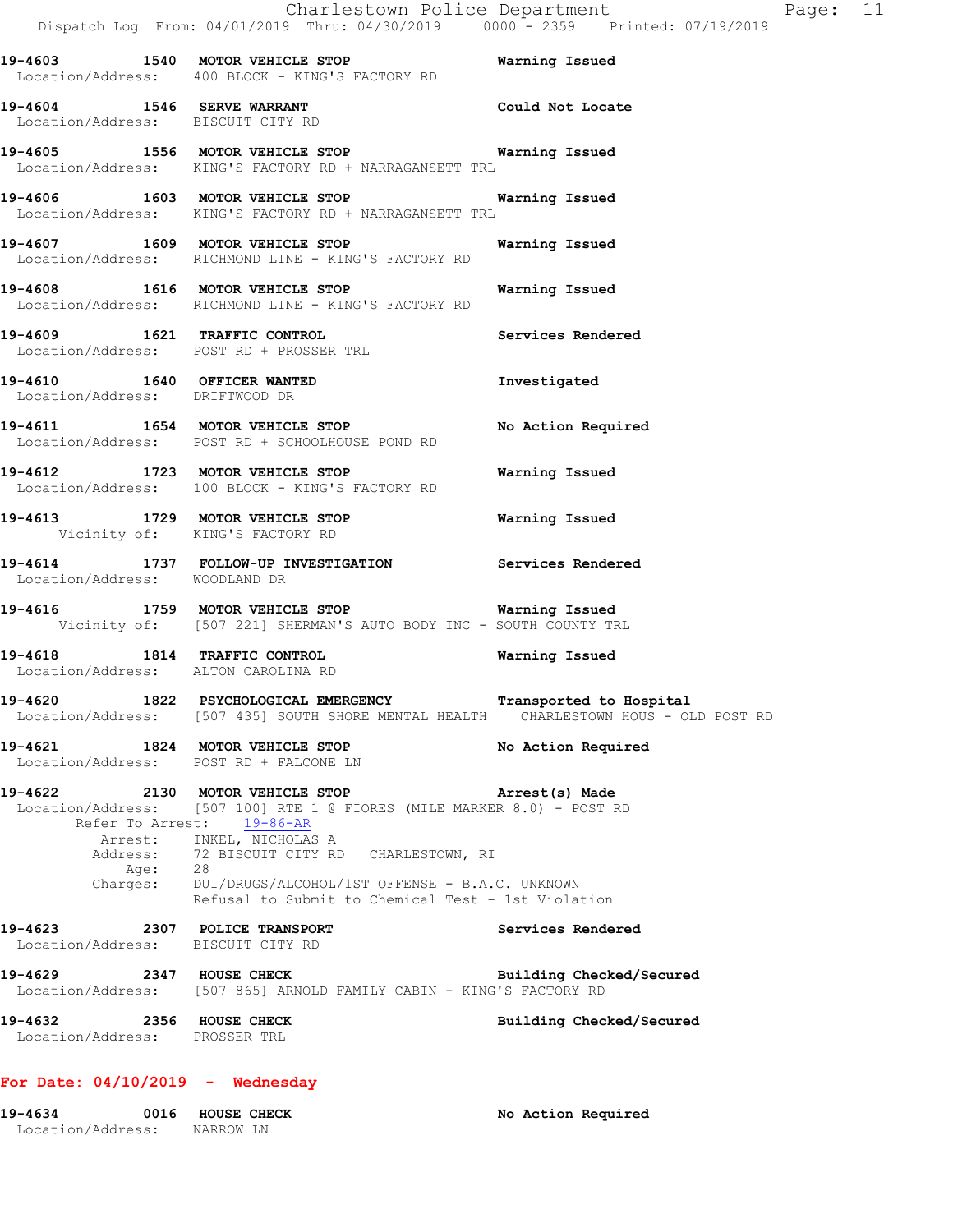|                                                            | Charlestown Police Department<br>Dispatch Log From: 04/01/2019 Thru: 04/30/2019 0000 - 2359 Printed: 07/19/2019                                                                                       |                          |
|------------------------------------------------------------|-------------------------------------------------------------------------------------------------------------------------------------------------------------------------------------------------------|--------------------------|
|                                                            | 19-4639 0028 HOUSE CHECK<br>Location/Address: [507 822] SOUTH NIANTIC DR                                                                                                                              | No Action Required       |
|                                                            | 19-4640 0035 HOUSE CHECK<br>Location/Address: CHARLESTOWN BEACH RD                                                                                                                                    | No Action Required       |
|                                                            | Location/Address: [507 918] MILE MARKER 8.0 - POST RD                                                                                                                                                 |                          |
| 19-4642 0039 HOUSE CHECK<br>Location/Address: WALSH RD     |                                                                                                                                                                                                       | No Action Required       |
| 19-4648 0224 HOUSE CHECK<br>Location/Address: SANCTUARY RD |                                                                                                                                                                                                       | Building Checked/Secured |
|                                                            | 19-4649 		 0933 MOTOR VEHICLE STOP 		 Warning Issued<br>Location/Address: [507 303] RTE 1 @ SOUTH SHORE MENTAL HEALTH (MM 9.0) - POST RD                                                              |                          |
| 19-4650 1035 FIRE, OTHER<br>Location/Address: NOKA LN      |                                                                                                                                                                                                       | Investigated             |
| Location/Address: BISCUIT CITY RD                          | 19-4652 1132 FOLLOW-UP INVESTIGATION Investigated                                                                                                                                                     |                          |
|                                                            | 19-4654 1205 DISABLED MV<br>Location/Address: [507 100] RTE 1 @ FIORES (MILE MARKER 8.0) - POST RD                                                                                                    | Services Rendered        |
| Location/Address: CHARLES AVE<br>Age: 17                   | 19-4655 1352 BURGLARY (B & E) Report Taken<br>Refer To Incident: 19-119-OF<br>Refer To Summons: 19-165-AR<br>Juvenile Arrest<br>Charges: B&E DWELLING HOUSE W/O CONSENT<br>LARCENY/O \$500            |                          |
|                                                            | -<br>19-4656 1503 WARRANT ARREST 1988 (2008) Arrest (s) Made<br>Location/Address: [507 642] CHARLESTOWN POLICE DEPARTMENT - OLD POST RD                                                               |                          |
| Age: 36                                                    | Refer To Arrest: 19-87-AR<br>Arrest: DRAKE, GARRY S<br>Address: 260 ALTON BRADFORD RD Apt. #B HOPKINTON, RI<br>Charges: ARSON-4TH DEGREE                                                              |                          |
| 19-4658                                                    | 1842 MOTOR VEHICLE STOP<br>Location/Address: [507 266] RTE 1 @ WILLOWS - POST RD                                                                                                                      | Warning Issued           |
| 19-4659                                                    | 1936 MOTOR VEHICLE STOP<br>Location/Address: POST RD + SCHOOLHOUSE POND RD                                                                                                                            | No Action Required       |
| Location/Address:<br>Refer To Arrest:                      | 19-4660 1953 DOMESTIC/Assault/Diso/Other<br>SHANNOCK RD<br>$19 - 88 - AR$<br>Arrest: TRUDELL, JASON A<br>Address: 1244 SHANNOCK RD CHARLESTOWN, RI<br>Age: 41<br>Charges: DOMESTIC-DISORDERLY CONDUCT | Investigated             |

# **For Date: 04/11/2019 - Thursday**

| 19-4662           | 0014 | ALARM, BURGLAR                                        | Building Checked/Secured |
|-------------------|------|-------------------------------------------------------|--------------------------|
|                   |      | Location/Address: UPPER HIGHLAND RD                   |                          |
| 19-4675           | 0830 | <b>REGISTERED SEX OFFENDER</b>                        | Report Taken             |
|                   |      | Refer To Incident: 19-120-OF                          |                          |
| 19-4676           | 0831 | POLICE TRANSPORT                                      | Taken/Refered to Other A |
| Location/Address: |      | [507 642] CHARLESTOWN POLICE DEPARTMENT - OLD POST RD |                          |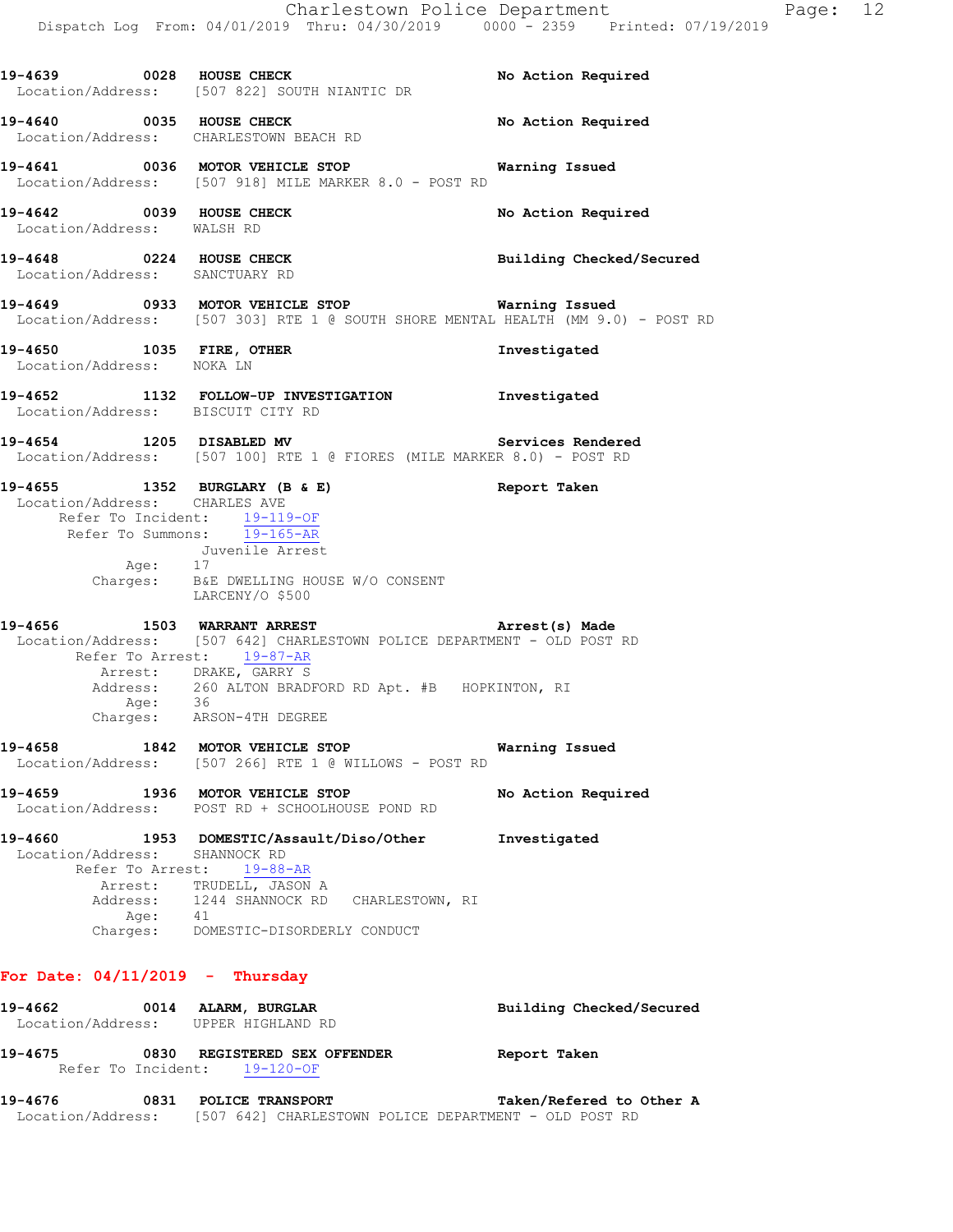|         | 19-4677 0917 COMPLAINT                               | Location/Address: BISCUIT CITY RD                                                                                                                                                                                                                                                                                                                                                          | Investigated                                                                       |
|---------|------------------------------------------------------|--------------------------------------------------------------------------------------------------------------------------------------------------------------------------------------------------------------------------------------------------------------------------------------------------------------------------------------------------------------------------------------------|------------------------------------------------------------------------------------|
|         |                                                      | Refer To Incident: 19-121-OF                                                                                                                                                                                                                                                                                                                                                               |                                                                                    |
|         |                                                      | 19-4678  0936  ROAD HAZARD/OBSTRUCTION  Removed Hazard<br>Location/Address: [507 258] RTE 1 @ SOUTH KINGSTOWN LINE (MM 11.4) - POST RD                                                                                                                                                                                                                                                     |                                                                                    |
|         | Location/Address: WALSH RD                           | 19-4680 1228 SUSPICIOUS ACTIVITY/VEHICLE Building Checked/Secured                                                                                                                                                                                                                                                                                                                          |                                                                                    |
|         | 19-4681 1247 ESCORT<br>Location/Address: SHANNOCK RD |                                                                                                                                                                                                                                                                                                                                                                                            | Services Rendered                                                                  |
|         | 19-4683 1453 ESCORT<br>Location/Address: BUTTER LN   |                                                                                                                                                                                                                                                                                                                                                                                            | Services Rendered                                                                  |
|         |                                                      | 19-4685 1605 MOTOR VEHICLE STOP 19-4685 Made<br>Location/Address: [507 276] RTE 2 @ RICHMOND LINE - SOUTH COUNTY TRL<br>Refer To Arrest: 19-89-AR<br>Arrest: SHOTTEK, MICHAEL N<br>Address: 944 DOUGLAS AVE PROVIDENCE, RI<br>Age: 40                                                                                                                                                      |                                                                                    |
|         |                                                      |                                                                                                                                                                                                                                                                                                                                                                                            | Charges: Driving after denial, suspension or revocation of license - 3rd + Offense |
|         | Location/Address: NORTH AVE                          | 19-4688 1828 ASSIST OTHER AGENCY Services Rendered<br>Refer To Incident: 19-122-OF                                                                                                                                                                                                                                                                                                         |                                                                                    |
|         | Age: 22                                              | 19-4689 1950 DOMESTIC/Assault/Diso/Other Arrest(s) Made<br>Location/Address: COLUMBIA HEIGHTS OVAL<br>Refer To Arrest: 19-90-AR<br>Arrest: RICHARDSON, TAURIE M<br>Address: 70 COLUMBIA HEIGHTS OVAL CHARLESTOWN, RI<br>Charges: DOMESTIC-DISORDERLY CONDUCT                                                                                                                               |                                                                                    |
|         |                                                      | 19-4690 1955 FIRE, OTHER<br>Location/Address: CAROLINA BACK RD                                                                                                                                                                                                                                                                                                                             | Investigated                                                                       |
|         |                                                      | 19-4691 2114 SUSPICIOUS ACTIVITY/VEHICLE Building Checked/Secured<br>Location/Address: [507 88] EAST WEST MARKET - POST RD                                                                                                                                                                                                                                                                 |                                                                                    |
|         | For Date: $04/12/2019$ - Friday                      |                                                                                                                                                                                                                                                                                                                                                                                            |                                                                                    |
|         | Location/Address: LAURI DR                           | 19-4694 0009 DISTURBANCE/Music/Noise Investigated                                                                                                                                                                                                                                                                                                                                          |                                                                                    |
|         |                                                      | 19-4695 0010 HOUSE CHECK Building Checked/Secured<br>Location/Address: [507 791] 18 WHITE TAIL CIRCLE - WHITE TAIL CIR                                                                                                                                                                                                                                                                     |                                                                                    |
|         |                                                      | 19-4697 0033 MOTOR VEHICLE STOP <b>Arrest(s)</b> Made<br>Location/Address: [507 100] RTE 1 @ FIORES (MILE MARKER 8.0) - POST RD<br>Refer To Incident: 19-123-OF<br>Refer To Arrest: 19-91-AR<br>Arrest: PURTILL, CAREY L<br>Address: 70 SUMMER ST WESTERLY, RI<br>Age: 43<br>Charges: DUI/DRUGS/ALCOHOL/1ST OFFENSE - B.A.C. UNKNOWN<br>Refusal to Submit to Chemical Test - 1st Violation |                                                                                    |
|         |                                                      | 19-4702 0432 ALARM, FIRE CONTROLLER PRISE Alarm<br>Location/Address: [507 435] SOUTH SHORE MENTAL HEALTH CHARLESTOWN HOUS - OLD POST RD                                                                                                                                                                                                                                                    |                                                                                    |
|         |                                                      | 19-4705 0833 MOTOR VEHICLE STOP<br>Location/Address: POST RD + NARROW LN                                                                                                                                                                                                                                                                                                                   | Warning Issued                                                                     |
|         |                                                      | Location/Address: [507 642] CHARLESTOWN POLICE DEPARTMENT - OLD POST RD                                                                                                                                                                                                                                                                                                                    |                                                                                    |
| 19-4709 |                                                      | 1009 MOTOR VEHICLE STOP                                                                                                                                                                                                                                                                                                                                                                    | Citation Issued                                                                    |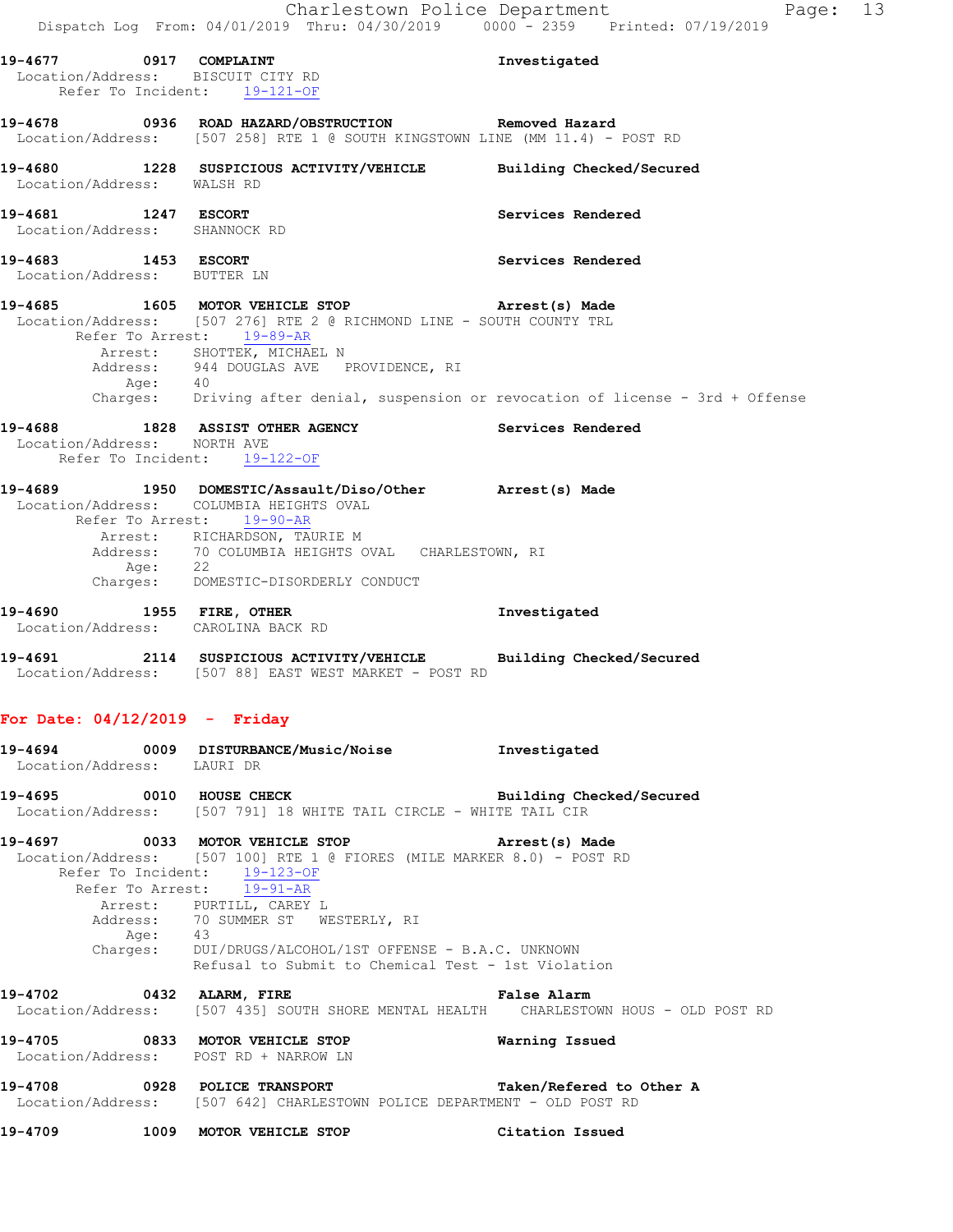Location/Address: POST RD + EAST BEACH RD

- **19-4713 1257 ALARM, BURGLAR Building Checked/Secured**  Vicinity of: [507 416] MOHEGAN RD **19-4714 1310 CIVIL MATTER Investigated**
- Location/Address: BISCUIT CITY RD **19-4715 1603 POLICE INFORMATION Investigated**  Location/Address: ROSS HILL RD Refer To Incident: 19-124-OF
- **19-4716 1729 MOTOR VEHICLE STOP Warning Issued**  Location/Address: POST RD + FALCONE LN
- **19-4719 2106 MOTOR VEHICLE STOP Warning Issued**  Location/Address: NARROW LN + ACORN VALLEY WAY
- **19-4723 2147 MOTOR VEHICLE STOP Warning Issued**  Location/Address: [507 260] RTE 1 @ GENERAL STANTON - POST RD
- **19-4725 2220 DISABLED MV Investigated**  Location/Address: [507 260] RTE 1 @ GENERAL STANTON - POST RD

### **For Date: 04/13/2019 - Saturday**

- **19-4728 0014 MOTOR VEHICLE STOP Citation Issued**  Location/Address: [507 260] RTE 1 @ GENERAL STANTON - POST RD
- **19-4729 0017 SUSPICIOUS ACTIVITY/VEHICLE Could Not Locate**  Location/Address: [507 369] WILCOX TAVERN - OLD POST RD
- **19-4730 0020 ROAD HAZARD/OBSTRUCTION Taken/Refered to Other A**  Location/Address: POST RD + EAST BEACH RD
- **19-4733 0108 MOTOR VEHICLE STOP Investigated**  Location/Address: POST RD + WILDFLOWER RD
- **19-4736 0128 MOTOR VEHICLE STOP Warning Issued**  Location/Address: PROSSER TRL + CAYUGA RD
- **19-4747 0227 HOUSE CHECK Building Checked/Secured**  Location/Address: [507 698] NUTMEG LN
- **19-4748 0233 HOUSE CHECK Building Checked/Secured**  Location/Address: [507 822] SOUTH NIANTIC DR
- **19-4749 0238 HOUSE CHECK Building Checked/Secured**  Location/Address: [507 813] NANCY LN
- **19-4750 0241 HOUSE CHECK Building Checked/Secured**  Location/Address: CHARLESTOWN BEACH RD
- **19-4751 0248 HOUSE CHECK Building Checked/Secured**  Location/Address: WALSH RD
- **19-4752 0251 HOUSE CHECK Building Checked/Secured**  Location/Address: NORTH NIANTIC DR
- **19-4753 0255 HOUSE CHECK Building Checked/Secured**
- Location/Address: NARROW LN
- **19-4754 0259 HOUSE CHECK Building Checked/Secured**  Location/Address: RIDGEWOOD RD
- **19-4761 1423 OFFICER WANTED Peace Restored**  Location/Address: ROSS HILL RD
- 
- 
- **19-4762 1648 MOTOR VEHICLE STOP Warning Issued**  Location/Address: [507 276] RTE 2 @ RICHMOND LINE - SOUTH COUNTY TRL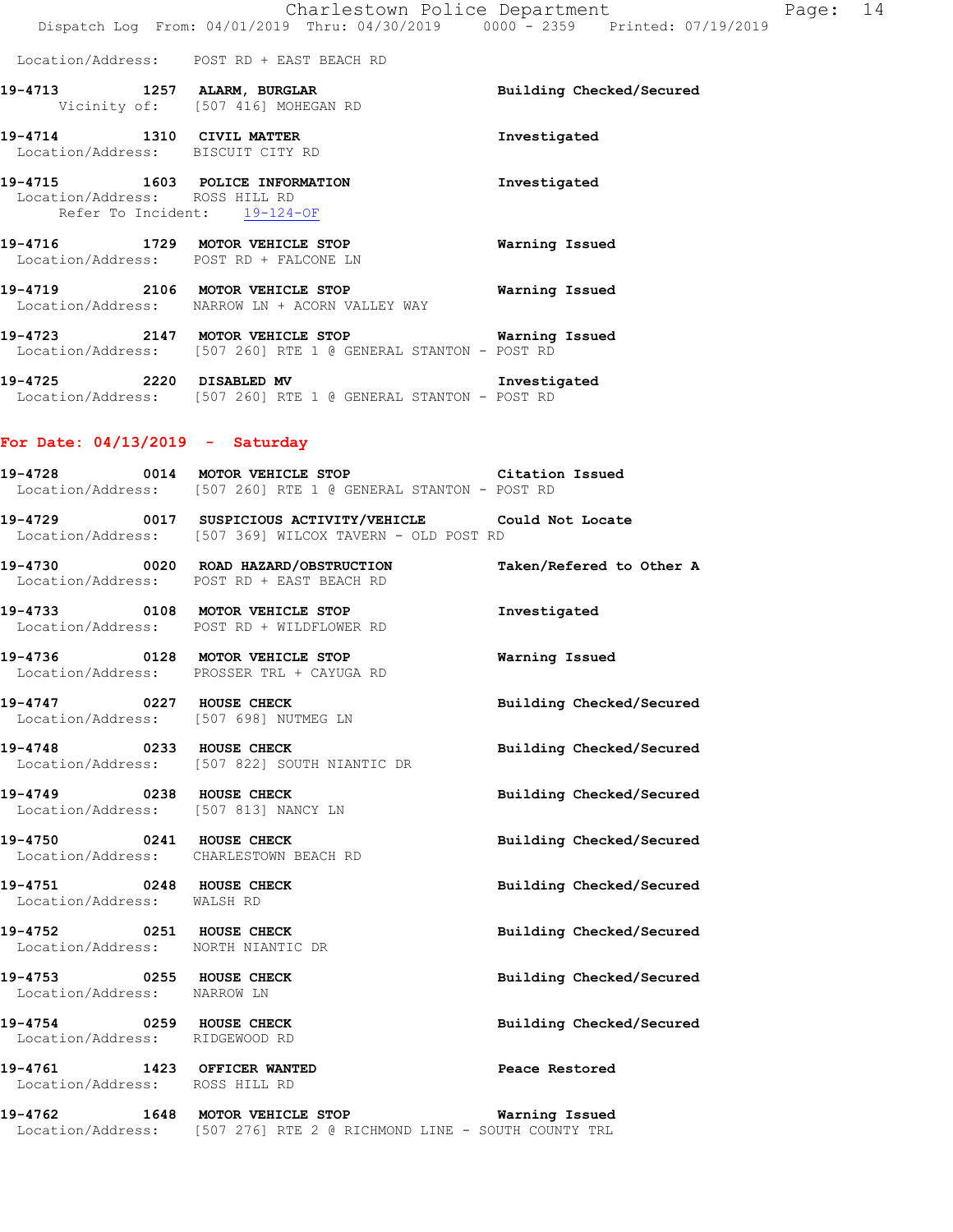**19-4765 1734 ROAD HAZARD/OBSTRUCTION Services Rendered**  Location/Address: [507 264] RTE 1 @ WINDSWEPT INN - POST RD

**19-4766 1747 MOTOR VEHICLE STOP Warning Issued**  Location/Address: [507 260] RTE 1 @ GENERAL STANTON - POST RD

**19-4767 1750 MOTOR VEHICLE STOP No Action Required**  Location/Address: [507 607] RTE 1 @ BESTWAY - POST RD

**19-4769 2300 ROAD HAZARD/OBSTRUCTION Removed Hazard**  Location/Address: SOUTH COUNTY TRL + HONEY LOCUST DR

**19-4772 2312 MOTOR VEHICLE STOP Warning Issued**  Location/Address: MAPLE LAKE FARM RD + SOUTH COUNTY TRL

**19-4773 2314 MOTOR VEHICLE STOP Arrest(s) Made**  Location/Address: [507 57] BREEZY ACRES MINI GOLF - POST RD Refer To Summons: 19-92-AR Summons: ALLEN, KYLE K Address: 41 SHORE RD WESTERLY, RI Age: 23 Charges: Driving after denial, suspension or revocation of license - 1st Offense

**19-4774 2321 MOTOR VEHICLE STOP Warning Issued**  Location/Address: [507 276] RTE 2 @ RICHMOND LINE - SOUTH COUNTY TRL

**19-4776 2352 ROAD HAZARD/OBSTRUCTION No Action Required**  Location/Address: KING'S FACTORY RD

### **For Date: 04/14/2019 - Sunday**

| Location/Address: KLONDIKE RD    |                                                                                                                                        |  |
|----------------------------------|----------------------------------------------------------------------------------------------------------------------------------------|--|
| Location/Address: LAURI DR       | 19-4785  0142 DISTURBANCE/Music/Noise  Investigated                                                                                    |  |
|                                  | Location/Address: [507 410] DUNKIN DONUTS - OLD POST RD<br>Refer To Accident: 19-40-AC                                                 |  |
| Location/Address: AUBURN DR      | 19-4796 1034 EMBEZZELMENT/FRAUD/FORGERY Investigated                                                                                   |  |
|                                  | 19-4799 1301 POLICE INFORMATION Services Rendered<br>Location/Address: [507 642] CHARLESTOWN POLICE DEPARTMENT - OLD POST RD           |  |
|                                  | 19-4800 1353 ASSIST OTHER POLICE DEPT Threstigated<br>Location/Address: POND MEADOW RD                                                 |  |
|                                  | 19-4802 1528 MOTOR VEHICLE STOP 19-4802 Warning Issued<br>Location/Address: [507 263] RTE 1 @ TOURIST INFO (MILE MARKER 7.6) - POST RD |  |
|                                  | 19-4803 1530 MOTOR VEHICLE STOP 19-4803 Warning Issued<br>Location/Address: [507 276] RTE 2 @ RICHMOND LINE - SOUTH COUNTY TRL         |  |
|                                  | 19-4804 1543 MOTOR VEHICLE STOP <b>Warning Issued</b><br>Location/Address: [507 276] RTE 2 @ RICHMOND LINE - SOUTH COUNTY TRL          |  |
|                                  | 19-4806 1642 DISABLED MV Could Not Locate<br>Location/Address: POST RD + NARROW LN                                                     |  |
|                                  | 19-4807 1650 MOTOR VEHICLE COMPLAINT 6 Warning Issued<br>Location/Address: [507 283] RTE 2 @ GIFT BARN - SOUTH COUNTY TRL              |  |
| Location/Address: POND MEADOW RD | 19-4810 1950 ASSIST OTHER POLICE DEPT Services Rendered                                                                                |  |
|                                  |                                                                                                                                        |  |

**19-4811 2005 SUSPICIOUS ACTIVITY/VEHICLE Investigated**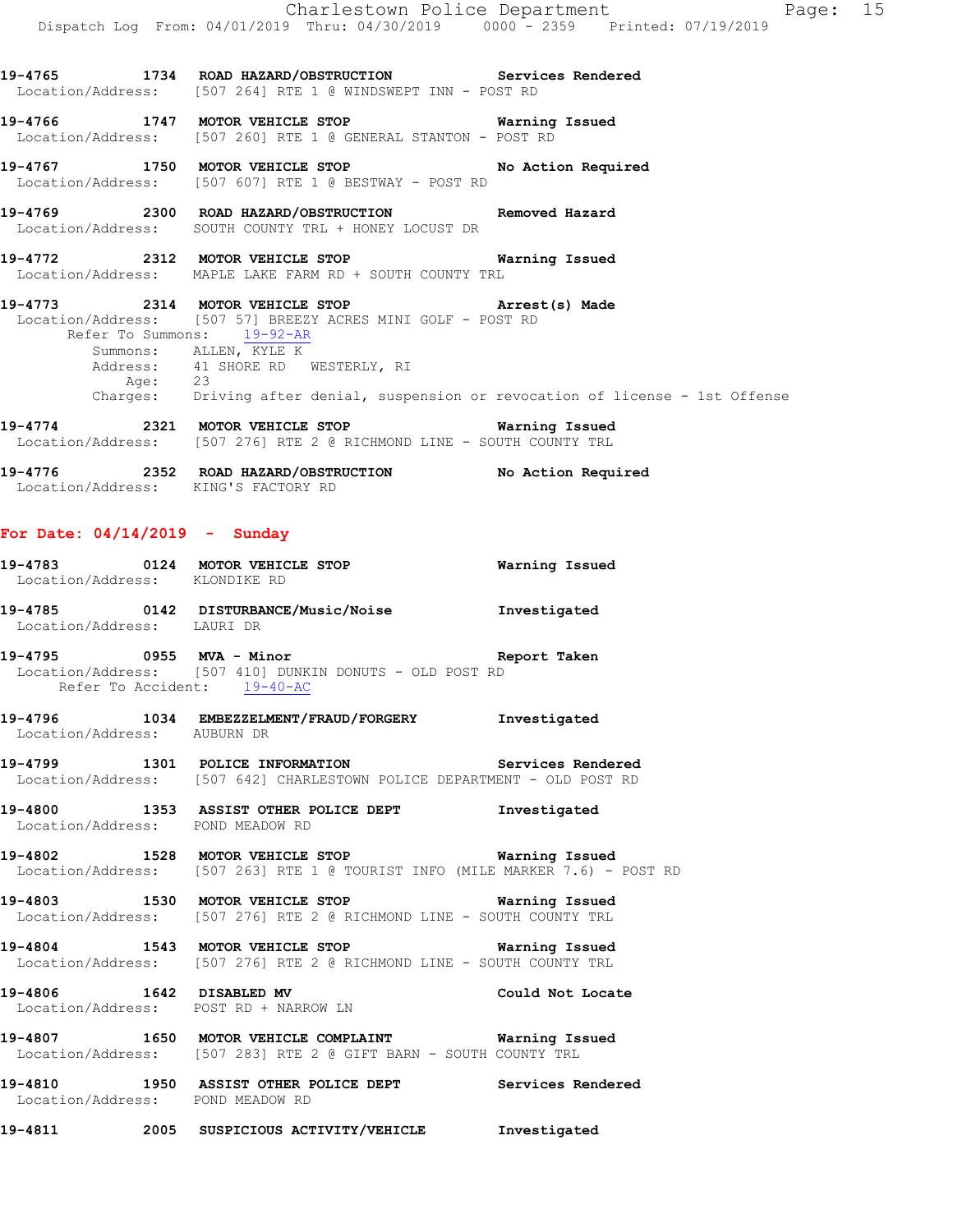Charlestown Police Department Page: 16 Dispatch Log From: 04/01/2019 Thru: 04/30/2019 0000 - 2359 Printed: 07/19/2019

Vicinity of: FRANCIS C CARTER MEMORIAL PRESERVE - OLD MILL RD

- **19-4813 2044 OFFICER WANTED Services Rendered**  Location/Address: [507 44] KINGSTON PIZZA - OLD POST RD
- **19-4814 2138 ALARM, BURGLAR False Alarm**  Location/Address: [507 435] SOUTH SHORE MENTAL HEALTH CHARLESTOWN HOUS - OLD POST RD
- **19-4816 2146 MOTOR VEHICLE STOP Warning Issued**  Location/Address: [507 923] MILE MARKER 10.2 - FALCONE LN
- **19-4817 2307 SUSPICIOUS ACTIVITY/VEHICLE Building Checked/Secured**  Vicinity of: RTE 1 A @ FENNER SEPTIC - OLD POST RD
- **19-4820 2352 MOTOR VEHICLE STOP Warning Issued**  Location/Address: POST RD + SOUTH COUNTY TRL

### **For Date: 04/15/2019 - Monday**

**19-4825 0050 HOUSE CHECK Building Checked/Secured**  Location/Address: COVE POINT EAST RD **19-4826 0100 HOUSE CHECK Building Checked/Secured**  Location/Address: SHIRLEY DR **19-4830 0140 FOLLOW-UP INVESTIGATION Services Rendered**  Location/Address: OLD POST RD **19-4831 0319 HOUSE CHECK Building Checked/Secured**  Location/Address: PROSSER TRL **19-4842 0601 TRAFFIC CONTROL No Action Required**  Location/Address: KLONDIKE RD **19-4844 1001 ALARM, FIRE False Alarm**  Location/Address: GENERAL STANTON LN **19-4845 1005 ALARM, BURGLAR False Alarm**  Location/Address: [507 940] 45 MOHEGAN ROAD - MOHEGAN RD **19-4848 1240 ALARM, BURGLAR False Alarm**  Location/Address: CEDAR KNOLL DR **19-4851 1615 MOTOR VEHICLE STOP Warning Issued**  Location/Address: [507 924] MILE MARKER 10.6 - NARROW LN **19-4852 1703 DISABLED MV Investigated**  Location/Address: [507 100] RTE 1 @ FIORES (MILE MARKER 8.0) - POST RD **19-4853 1714 MOTOR VEHICLE STOP Warning Issued**  Location/Address: SHANNOCK RD + HAWKSBILL WAY **19-4854 1720 TRAFFIC CONTROL Services Rendered**  Location/Address: [507 604] BESTWAY GAS STATION - POST RD **19-4855 1748 MOTOR VEHICLE STOP Arrest(s) Made**  Location/Address: POST RD + BEND RD Refer To Arrest: 19-93-AR Arrest: BELLANTONI, HOLLY J Address: 1119 SUCCOTASH RD SOUTH KINGSTOWN, RI Age: 49 Charges: Driving after denial, suspension or revocation of license - 3rd + Offense **19-4856 1829 ROAD HAZARD/OBSTRUCTION Removed Hazard**  Vicinity of: [507 404] SOUTH COUNTY TRL **19-4857 1844 DUMPING VIOLATIONS Could Not Locate**  Vicinity of: KING'S FACTORY RD **19-4858 2113 MVA - Minor Report Taken**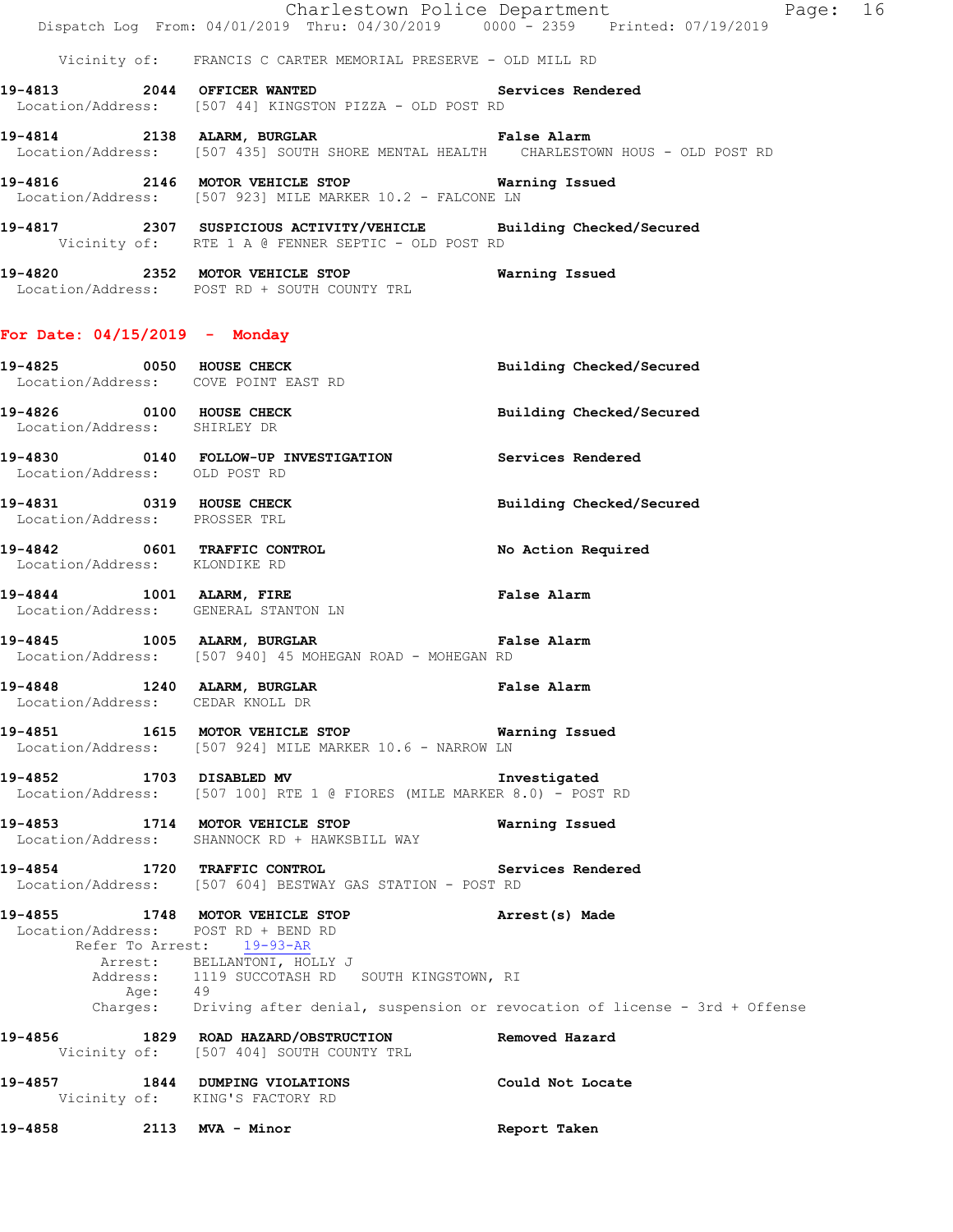Charlestown Police Department Fage: 17 Dispatch Log From: 04/01/2019 Thru: 04/30/2019 0000 - 2359 Printed: 07/19/2019 Location/Address: [507 259] RTE 1 @ CASTLEROCK - POST RD Refer To Accident:  $\frac{19-41-AC}{2}$ **19-4859 2136 ALARM, BURGLAR Building Checked/Secured**  Location/Address: [507 417] STARRETT DR **19-4860 2155 ALARM, BURGLAR Building Checked/Secured**  Location/Address: [507 937] GEMELLI BISTRO - FALCONE LN **19-4861 2217 ROAD HAZARD/OBSTRUCTION Removed Hazard**  Location/Address: [507 267] RTE 1 @ HITCHING POST - POST RD **19-4862 2232 ALARM, BURGLAR Building Checked/Secured**  Location/Address: [507 804] BEAVER LN **19-4864 2309 ALARM, BURGLAR Building Checked/Secured**  Location/Address: [507 76] DOWNEY WEAVER POST - WHIPPLE DR **19-4865 2330 ALARM, BURGLAR Building Checked/Secured**  Location/Address: [507 937] GEMELLI BISTRO - FALCONE LN **19-4866 2335 ALARM, BURGLAR Building Checked/Secured**  Location/Address: EAST SHORE DR **19-4867 2347 ROAD HAZARD/OBSTRUCTION Removed Hazard**  Location/Address: OLD SHANNOCK RD **For Date: 04/16/2019 - Tuesday 19-4873 0049 HOUSE CHECK Building Checked/Secured**  Location/Address: [507 791] 18 WHITE TAIL CIRCLE - WHITE TAIL CIR **19-4874 0053 HOUSE CHECK Building Checked/Secured**  Location/Address: [507 804] BEAVER LN **19-4899 0555 TRAFFIC CONTROL No Action Required**  Location/Address: KLONDIKE RD **19-4900 0608 ROAD HAZARD/OBSTRUCTION Removed Hazard**  Vicinity of: [507 269] RTE 1 @ DRIVING RANGE - POST RD **19-4901 0617 TRAFFIC CONTROL No Action Required**  Location/Address: KLONDIKE RD **19-4902 1005 ASSIST OTHER AGENCY Services Rendered**  Location/Address: [507 271] RTE 1 @ MICHAEL'S - POST RD **19-4904 1047 FIRE, OTHER Investigated** 

Location/Address: NARROW LN

**19-4909 1553 FOLLOW-UP INVESTIGATION No Action Required**  Location/Address: ALTON CAROLINA RD

**19-4910 1609 MOTOR VEHICLE STOP Warning Issued**  Location/Address: POST RD + WILDFLOWER RD

**19-4912 1649 TRAFFIC CONTROL No Action Required**  Location/Address: OLD COACH RD + LADY SLIPPER DR

19-4913 1654 COMPLAINT **19-4913** Services Rendered Location/Address: SOUTH COUNTY TRL

**19-4914 1748 FOLLOW-UP INVESTIGATION Investigated**  Location/Address: BURDICKVILLE RD

**19-4915 1930 ASSIST OTHER AGENCY Services Rendered**  Location/Address: BUCKEYE BROOK RD Refer To Incident: 19-126-OF

**19-4917 2105 ASSIST OTHER AGENCY Services Rendered**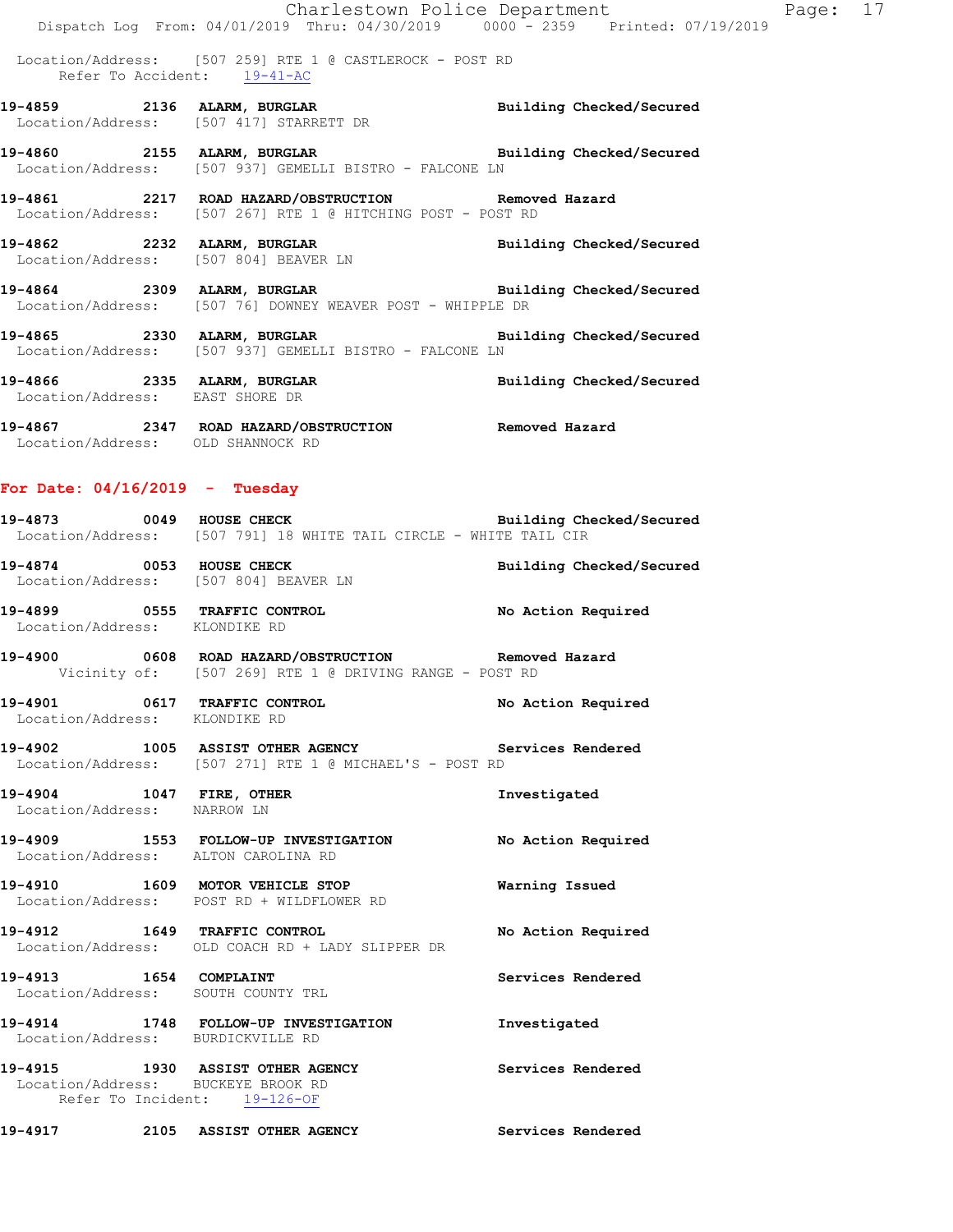Location/Address: OLD POST RD

**19-4919 2201 MVA - Minor Report Taken**  Location/Address: POST RD + KING'S FACTORY RD Refer To Accident: 19-42-AC

#### **For Date: 04/17/2019 - Wednesday**

| 19-4944                      | 0617 | POLICE INFORMATION<br>Location/Address: ALTON CAROLINA RD | Could Not Locate  |
|------------------------------|------|-----------------------------------------------------------|-------------------|
| 19-4950                      | 1640 | MOTOR VEHICLE STOP<br>Location/Address: KING'S FACTORY RD | Warning Issued    |
| 19-4951<br>Location/Address: | 1720 | <b>ESCORT</b><br>BURDICKVILLE RD                          | Services Rendered |

**19-4952 1732 VANDALISM Investigated**  Location/Address: [507 929] CHURCHWOODS HOUSING COMPLEX - OLD POST RD

**19-4954 2200 ALARM, BURGLAR Building Checked/Secured**  Location/Address: [507 635] PEQUOT DR

### **For Date: 04/18/2019 - Thursday**

- **19-4955 0025 SUSPICIOUS ACTIVITY/VEHICLE Investigated**  Location/Address: [507 321] CHARLESTOWN BEACH - CHARLESTOWN BEACH RD
- **19-4968 0323 ALARM, BURGLAR Building Checked/Secured**  Location/Address: [507 44] KINGSTON PIZZA - OLD POST RD
- **19-4976 0756 MOTOR VEHICLE STOP Citation Issued**  Location/Address: [507 269] RTE 1 @ DRIVING RANGE - POST RD
- **19-4978 0902 MOTOR VEHICLE STOP Warning Issued**  Location/Address: [507 269] RTE 1 @ DRIVING RANGE - POST RD
- **19-4979 0919 MOTOR VEHICLE STOP Warning Issued**  Location/Address: [507 269] RTE 1 @ DRIVING RANGE - POST RD
- **19-4980 0934 MOTOR VEHICLE STOP Warning Issued**  Location/Address: POST RD + GENERAL STANTON LN
- **19-4983 1055 EMBEZZELMENT/FRAUD/FORGERY Report Taken**  Location/Address: DRIFTWOOD DR Refer To Incident: 19-127-OF
- **19-4984 1059 MOTOR VEHICLE COMPLAINT Could Not Locate**  Vicinity of: [507 276] RTE 2 @ RICHMOND LINE - SOUTH COUNTY TRL
- **19-4985 1205 FOUND/LOST PROPERTY Report Taken**  Location/Address: [507 550] NORTH NIANTIC DR Refer To Incident: 19-128-OF
- **19-4986 1232 DOMESTIC/Assault/Diso/Other Investigated**  Location/Address: [507 410] DUNKIN DONUTS - OLD POST RD
- **19-4987 1345 MOTOR VEHICLE STOP Warning Issued**  Location/Address: EAST BEACH RD **19-4989 1730 ASSIST CITIZEN Services Rendered**  Location/Address: PROSSER TRL
- **19-4992 1843 MOTOR VEHICLE STOP Citation Issued**  Location/Address: POST RD + SOUTH COUNTY TRL
- **19-4993 1903 MOTOR VEHICLE STOP Citation Issued**  Location/Address: POST RD + TAMANACO DR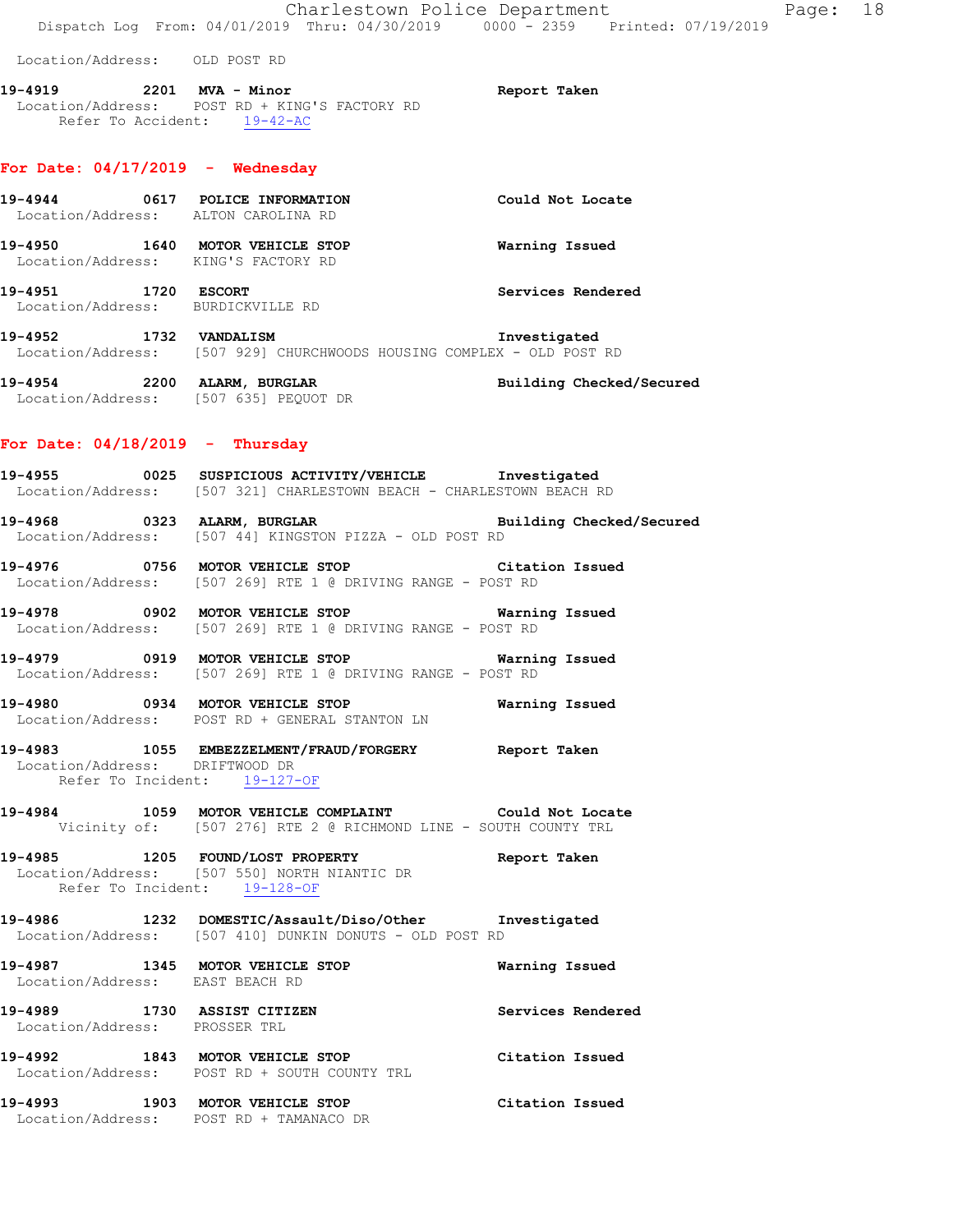Charlestown Police Department Page: 19 Dispatch Log From: 04/01/2019 Thru: 04/30/2019 0000 - 2359 Printed: 07/19/2019

**19-4994 1926 MOTOR VEHICLE STOP Warning Issued**  Location/Address: [507 261] RTE 1 @ STATE GARAGE (MILE MARKER 9.6) - POST RD

**19-4995 1939 MOTOR VEHICLE STOP Arrest(s) Made**  Vicinity of: SOUTH COUNTY TRL + SHANNOCK RD Refer To Arrest: 19-94-AR Arrest: MELTON, JAMES M Address: 19 CLEARVIEW DR RICHMOND, RI Age: 35 Charges: DUI/DRUGS/ALCOHOL/1ST OFFENSE - B.A.C. UNKNOWN Driving after denial, suspension or revocation of license - 3rd + Offense

**19-4996 2002 FOLLOW-UP INVESTIGATION Investigated**  Location/Address: [507 45] RIPPY'S LIQUOR MART - SOUTH COUNTY TRL

#### **For Date: 04/19/2019 - Friday**

**19-5005 0120 HOUSE CHECK No Action Required**  Location/Address: NARROW LN **19-5009 0146 TRAFFIC CONTROL No Action Required**  Location/Address: [507 815] SOUTH KINGSTOWN LINE - POST RD **19-5012 0212 HOUSE CHECK No Action Required**  Location/Address: [507 813] NANCY LN 19-5013 **0216 HOUSE CHECK 19** No Action Required Location/Address: CHARLESTOWN BEACH RD **19-5018 0941 POLICE TRANSPORT Services Rendered**  Location/Address: [507 642] CHARLESTOWN POLICE DEPARTMENT - OLD POST RD **19-5019 1215 MOTOR VEHICLE STOP Warning Issued**  Location/Address: [507 100] RTE 1 @ FIORES (MILE MARKER 8.0) - POST RD **19-5020 1229 MOTOR VEHICLE STOP Warning Issued**  Location/Address: EAST BEACH RD + PARADISE LN **19-5021 1333 ROAD HAZARD/OBSTRUCTION No Action Required**  Vicinity of: [507 278] RTE 2 @ RIPPY'S MARKET - SOUTH COUNTY TRL **19-5023 1515 OFFICER WANTED Report Taken**  Location/Address: SANCTUARY RD Refer To Incident: 19-129-OF **19-5024 1523 MOTOR VEHICLE COMPLAINT Could Not Locate**  Location/Address: [507 642] CHARLESTOWN POLICE DEPARTMENT - OLD POST RD **19-5025 1628 MOTOR VEHICLE STOP Warning Issued**  Location/Address: [507 909] MILE MARKER 5.2 - WEST BEACH RD **19-5030 1707 MOTOR VEHICLE STOP Citation Issued**  Location/Address: [507 100] RTE 1 @ FIORES (MILE MARKER 8.0) - POST RD **19-5031 1714 ALARM, BURGLAR No Action Required**  Location/Address: WEST END RD **19-5032 1720 MOTOR VEHICLE STOP Warning Issued**  Location/Address: POST RD + TAMANACO DR **19-5033 1738 MOTOR VEHICLE STOP Warning Issued**  Location/Address: [507 261] RTE 1 @ STATE GARAGE (MILE MARKER 9.6) - POST RD **19-5034 1744 MOTOR VEHICLE STOP Warning Issued**  Location/Address: [507 924] MILE MARKER 10.6 - NARROW LN **19-5035 1750 MOTOR VEHICLE STOP Warning Issued**  Location/Address: [507 100] RTE 1 @ FIORES (MILE MARKER 8.0) - POST RD **19-5036 1802 MOTOR VEHICLE STOP Warning Issued**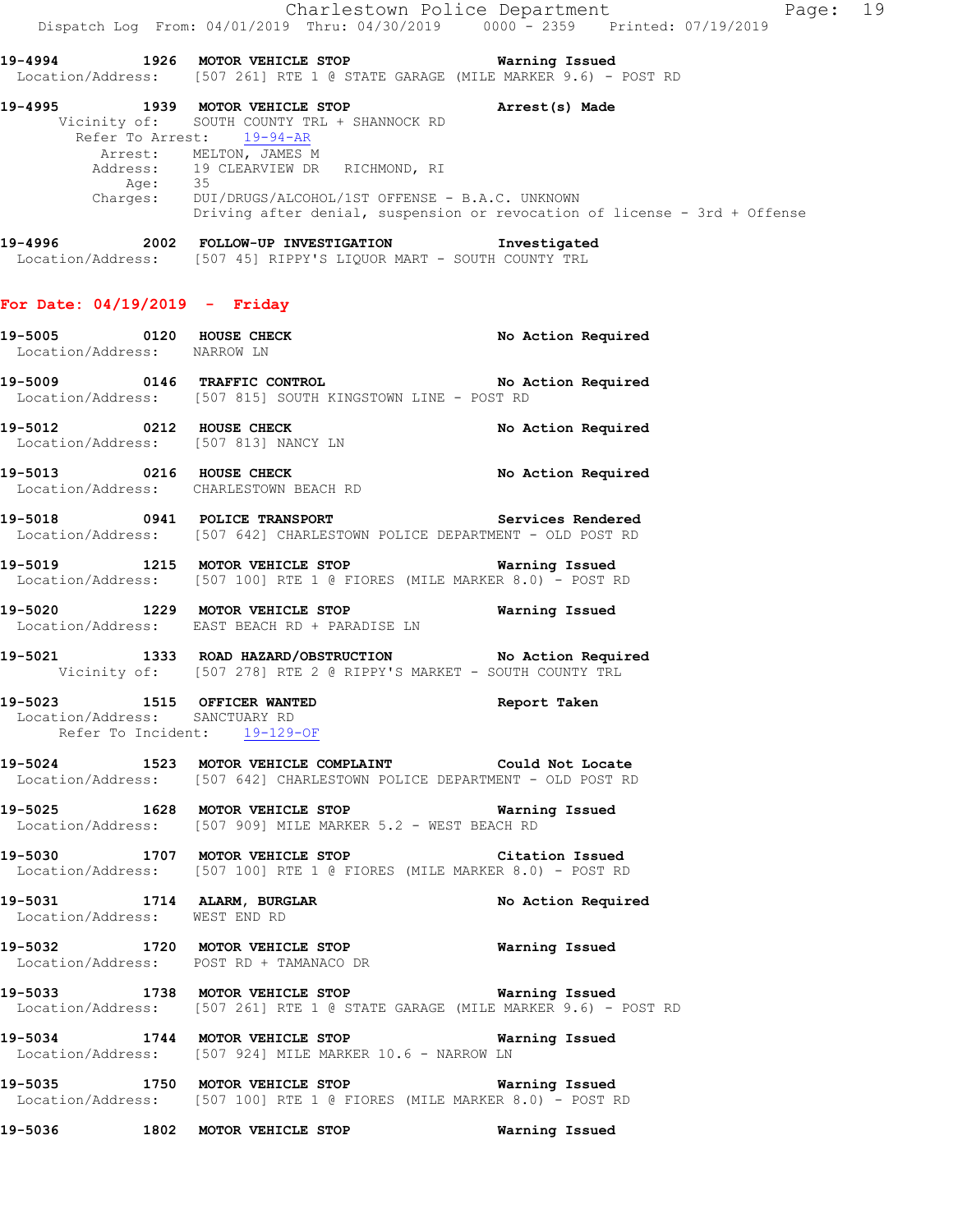Location/Address: [507 261] RTE 1 @ STATE GARAGE (MILE MARKER 9.6) - POST RD

- **19-5037 1806 MOTOR VEHICLE STOP Warning Issued**  Location/Address: [507 924] MILE MARKER 10.6 - NARROW LN
- 19-5040 1950 ANIMAL COMPLAINT **19-5040** Services Rendered Location/Address: CEDAR RD
- **19-5041 2123 ANIMAL COMPLAINT Services Rendered**  Location/Address: [507 642] CHARLESTOWN POLICE DEPARTMENT - OLD POST RD
- **19-5042 2252 WELL BEING CHECK Investigated**  Location/Address: SANCTUARY RD
- **19-5043 2341 ROAD HAZARD/OBSTRUCTION Removed Hazard**  Location/Address: CAROLINA BACK RD

### **For Date: 04/20/2019 - Saturday**

| 19-5048 |          | 0015 MOTOR VEHICLE STOP                                                                              | Arrest(s) Made |
|---------|----------|------------------------------------------------------------------------------------------------------|----------------|
|         |          | Location/Address: [507 66] WILLOWS RESORT - POST RD                                                  |                |
|         |          | Refer To Arrest: 19-95-AR                                                                            |                |
|         |          | Arrest: ANDERSON, ELISABETH C                                                                        |                |
|         |          | Address: 9 CEDAR POND DR Apt. #12 WARWICK, RI                                                        |                |
|         | Age:     | 29                                                                                                   |                |
|         | Charges: | DUI/DRUGS/ALCOHOL/1ST OFFENSE - B.A.C. UNKNOWN<br>Refusal to Submit to Chemical Test - 1st Violation |                |
| 19-5050 | 0355     | OFFICER WANTED                                                                                       | Unfounded      |
|         |          | Location/Address: BUCKEYE BROOK RD                                                                   |                |

- **19-5052 0855 ANIMAL COMPLAINT Services Rendered**  Location/Address: KING'S FACTORY RD
- **19-5054 1034 WELL BEING CHECK Services Rendered**  Location/Address: COLUMBIA HEIGHTS RD
- **19-5057 1308 ALARM, FIRE Services Rendered**  Location/Address: OCEAN VIEW AVE
- **19-5059 1512 POLICE INFORMATION Report Taken**  Location/Address: [507 642] CHARLESTOWN POLICE DEPARTMENT - OLD POST RD
- 19-5062 1715 ANIMAL COMPLAINT **Services Rendered** Location/Address: [507 369] WILCOX TAVERN - OLD POST RD
- **19-5063 1724 MOTOR VEHICLE STOP Citation Issued**  Location/Address: [507 914] MILE MARKER 6.8 - WILDFLOWER RD
- **19-5064 2014 ALARM, BURGLAR Building Checked/Secured**  Location/Address: [507 866] SOUTH COUNTY SOUND & VIDEO - CROSSLAND ST
- **19-5066 2025 SUSPICIOUS ACTIVITY/VEHICLE Investigated**  Location/Address: [507 36] CHARLESTOWN MINI-SUPER - OLD POST RD
- **19-5067 2033 SUSPICIOUS ACTIVITY/VEHICLE Investigated**  Location/Address: [507 373] CROSS MILLS LIBRARY - OLD POST RD
- **19-5068 2132 MOTOR VEHICLE COMPLAINT Unfounded**  Vicinity of: BUCKEYE BROOK RD + STILL WATER RD

#### **For Date: 04/21/2019 - Sunday**

| 19-5078                      |                         |  | 0142 MOTOR VEHICLE STOP |  | Arrest(s) Made                                         |  |
|------------------------------|-------------------------|--|-------------------------|--|--------------------------------------------------------|--|
| Location/Address: FALCONE LN |                         |  |                         |  |                                                        |  |
| Refer To Incident: 19-132-OF |                         |  |                         |  |                                                        |  |
| Refer To Summons: 19-96-AR   |                         |  |                         |  |                                                        |  |
|                              | Summons: CROCKER, IAN K |  |                         |  | Address: 4380 SOUTH COUNTY TRL Apt. #9 CHARLESTOWN, RI |  |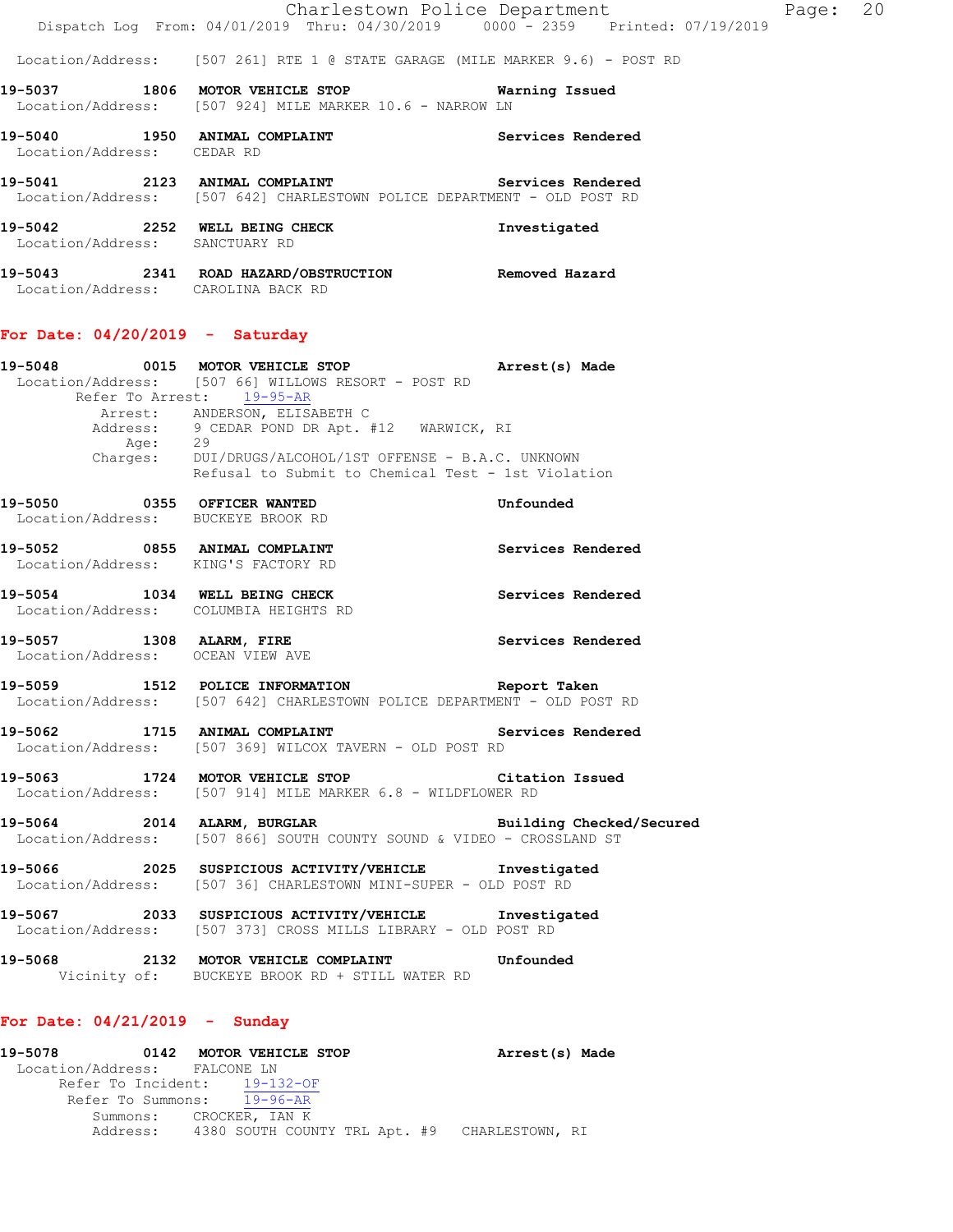|                               |                                                                                                                                                                                                                                                       | Charlestown Police Department | Page: 21 |  |
|-------------------------------|-------------------------------------------------------------------------------------------------------------------------------------------------------------------------------------------------------------------------------------------------------|-------------------------------|----------|--|
|                               | Dispatch Log From: 04/01/2019 Thru: 04/30/2019 0000 - 2359 Printed: 07/19/2019                                                                                                                                                                        |                               |          |  |
| Age: 26                       | Charges: Driving after denial, suspension or revocation of license - 1st Offense                                                                                                                                                                      |                               |          |  |
|                               | 19-5081 0218 MOTOR VEHICLE STOP<br>Location/Address: POST RD + SCHOOLHOUSE POND RD                                                                                                                                                                    | Warning Issued                |          |  |
|                               | 19-5087 0247 MOTOR VEHICLE STOP Citation Issued<br>Location/Address: [507 941] DRIVING RANGE - POST RD                                                                                                                                                |                               |          |  |
|                               | 19-5101 1228 OFFICER WANTED<br>Location/Address: CEDAR SWAMP PATH<br>Refer To Incident: 19-133-OF                                                                                                                                                     | Report Taken                  |          |  |
| Location/Address: BAXTER ST   | 19-5103 1547 HOUSE CHECK                                                                                                                                                                                                                              | Building Checked/Secured      |          |  |
|                               | 19-5104 1602 MOTOR VEHICLE STOP No Action Required<br>Location/Address: [507 261] RTE 1 @ STATE GARAGE (MILE MARKER 9.6) - POST RD                                                                                                                    |                               |          |  |
|                               | 19-5106 1611 MOTOR VEHICLE STOP 10 Warning Issued<br>Vicinity of: [507 55] BRADFORD SPORTSMEN'S CLUB - ROSS HILL RD                                                                                                                                   |                               |          |  |
|                               | 19-5108 1909 DISTURBANCE/Music/Noise 1nvestigated<br>Location/Address: [507 494] OLD MILL RD                                                                                                                                                          |                               |          |  |
|                               | 19-5109 1928 MOTOR VEHICLE STOP No Action Required<br>Location/Address: [507 100] RTE 1 @ FIORES (MILE MARKER 8.0) - POST RD                                                                                                                          |                               |          |  |
|                               | 19-5112 1935 DISABLED MV No Action Required<br>Location/Address: [507 369] WILCOX TAVERN - OLD POST RD                                                                                                                                                |                               |          |  |
|                               | 19-5115 2005 MOTOR VEHICLE STOP<br>Location/Address: POST RD + TAMANACO DR                                                                                                                                                                            | Warning Issued                |          |  |
|                               | 19-5120 2148 OFFICER WANTED 5120 Unfounded<br>Location/Address: OLD SHANNOCK RD                                                                                                                                                                       |                               |          |  |
|                               | For Date: $04/22/2019$ - Monday                                                                                                                                                                                                                       |                               |          |  |
| Location/Address: PROSSER TRL | 19-5123 0021 HOUSE CHECK                                                                                                                                                                                                                              | Building Checked/Secured      |          |  |
|                               | 19-5125 0024 HOUSE CHECK<br>Location/Address: [507 813] NANCY LN                                                                                                                                                                                      | No Action Required            |          |  |
|                               | 19-5135 0058 HOUSE CHECK<br>Location/Address: COVE POINT EAST RD                                                                                                                                                                                      | Building Checked/Secured      |          |  |
| Location/Address: SHIRLEY DR  | 19-5138 0105 HOUSE CHECK                                                                                                                                                                                                                              | Building Checked/Secured      |          |  |
| Location/Address: NARROW LN   | 19-5143 0210 HOUSE CHECK                                                                                                                                                                                                                              | No Action Required            |          |  |
|                               | 19-5158 0933 MOTOR VEHICLE STOP<br>Location/Address: OLD POST RD + GENWOOD DR<br>Refer To Summons: 19-97-AR<br>Summons: CAMARA, SCOTT J<br>Address: 27 SHARPE ST WEST GREENWICH, RI<br>Age: 23<br>Charges: Driving with Expired License - 1st Offense | Arrest(s) Made                |          |  |
|                               | 19-5162 1639 MOTOR VEHICLE STOP                                                                                                                                                                                                                       | Warning Issued                |          |  |
|                               | Location/Address: POST RD + COVE POINT WEST RD<br>19-5163 1651 ALARM, BURGLAR                                                                                                                                                                         | Building Checked/Secured      |          |  |
|                               | Location/Address: WEST BEACH RD                                                                                                                                                                                                                       |                               |          |  |
|                               | 19-5165 1723 MOTOR VEHICLE STOP<br>Vicinity of: KING'S FACTORY RD                                                                                                                                                                                     | Warning Issued                |          |  |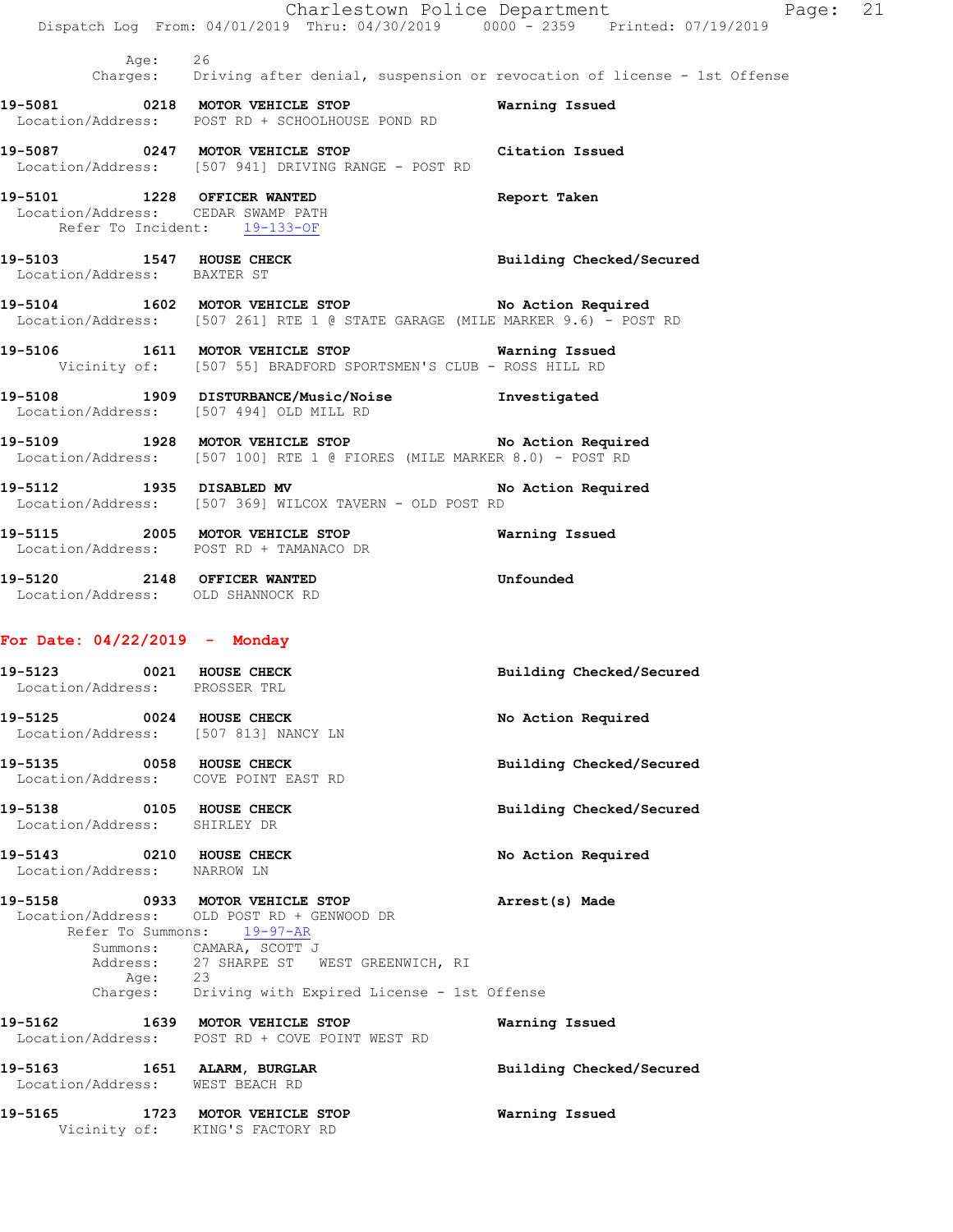|                                                                 | Dispatch Log From: 04/01/2019 Thru: 04/30/2019 0000 - 2359 Printed: 07/19/2019                                                        | Charlestown Police Department | Page: 22 |  |
|-----------------------------------------------------------------|---------------------------------------------------------------------------------------------------------------------------------------|-------------------------------|----------|--|
|                                                                 | 19-5166 1756 MOTOR VEHICLE STOP 6 Warning Issued<br>Vicinity of: [507 410] DUNKIN DONUTS - OLD POST RD                                |                               |          |  |
|                                                                 | 19-5168 2032 FIRE, OTHER 2008 19 Unfounded<br>Location/Address: CAROLINA BACK RD                                                      |                               |          |  |
|                                                                 | 19-5169 2051 ALARM, BURGLAR Building Checked/Secured<br>Location/Address: [507 410] DUNKIN DONUTS - OLD POST RD                       |                               |          |  |
| Location/Address: CARMICHAEL LN<br>Refer To Incident: 19-134-OF | 19-5170 2100 PSYCHOLOGICAL EMERGENCY Services Rendered                                                                                |                               |          |  |
|                                                                 | 19-5171 2259 PSYCHOLOGICAL EMERGENCY Transported to Hospital<br>Vicinity of: OLD SHANNOCK RD + SAGAMORE DR                            |                               |          |  |
| For Date: $04/23/2019$ - Tuesday                                |                                                                                                                                       |                               |          |  |
|                                                                 | Location/Address: [507 640] GRAY'S POINT RD                                                                                           |                               |          |  |
|                                                                 | 19-5202 0706 WELL BEING CHECK Could Not Locate<br>Location/Address: [507 642] CHARLESTOWN POLICE DEPARTMENT - OLD POST RD             |                               |          |  |
|                                                                 | 19-5203 0914 ASSIST OTHER POLICE DEPT Services Rendered Location/Address: SOUTH COUNTY TRL + POST RD                                  |                               |          |  |
|                                                                 | 19-5207 1225 ALARM, BURGLAR False Alarm<br>Location/Address: [507 930] NARRAGANSETT INDIAN HEALTH CENTER - OLD MILL RD                |                               |          |  |
| Location/Address: PROSSER TRL                                   | 19-5208 1445 ALARM, FIRE                                                                                                              | Investigated                  |          |  |
|                                                                 | 19-5209 1452 ALARM, CO DETECTOR 1nvestigated<br>Location/Address: [507 46] WASHINGTON TRUST COMPANY - OLD POST RD                     |                               |          |  |
|                                                                 | 19-5211 1716 ASSIST CITIZEN<br>Location/Address: [507 215] SAINT ANDREW LUTHERAN CHURCH - EAST BEACH RD                               | Services Rendered             |          |  |
| 19-5213 1925 LARCENY                                            | Location/Address: [507 44] KINGSTON PIZZA - OLD POST RD                                                                               | Investigated                  |          |  |
| 19-5215 1936 LARCENY<br>Location/Address: LAURI DR              |                                                                                                                                       | Investigated                  |          |  |
|                                                                 | 19-5216 2015 WELL BEING CHECK 100 Investigated<br>Location/Address: [507 228] PHIL & ANN'S SUNSET MOTEL - OLD POST RD                 |                               |          |  |
|                                                                 | 19-5218 2155 MOTOR VEHICLE STOP<br>Vicinity of: SOUTH COUNTY TRL                                                                      | Warning Issued                |          |  |
| For Date: $04/24/2019$ - Wednesday                              |                                                                                                                                       |                               |          |  |
|                                                                 | 19-5222 0003 HOUSE CHECK<br>Location/Address: [507 791] 18 WHITE TAIL CIRCLE - WHITE TAIL CIR                                         | Building Checked/Secured      |          |  |
| Location/Address: BEAVER LN                                     | 19-5223 0006 HOUSE CHECK                                                                                                              | Building Checked/Secured      |          |  |
|                                                                 | 19-5224 0009 MOTOR VEHICLE STOP <b>Warning Issued</b><br>Location/Address: [507 258] RTE 1 @ SOUTH KINGSTOWN LINE (MM 11.4) - POST RD |                               |          |  |
|                                                                 | 19-5226 0016 MOTOR VEHICLE COMPLAINT Citation Issued<br>Location/Address: POST RD + SCHOOLHOUSE POND RD                               |                               |          |  |

**19-5229 0044 ASSIST CITIZEN Services Rendered** 

Location/Address: [507 72] CUMBERLAND FARMS - OLD POST RD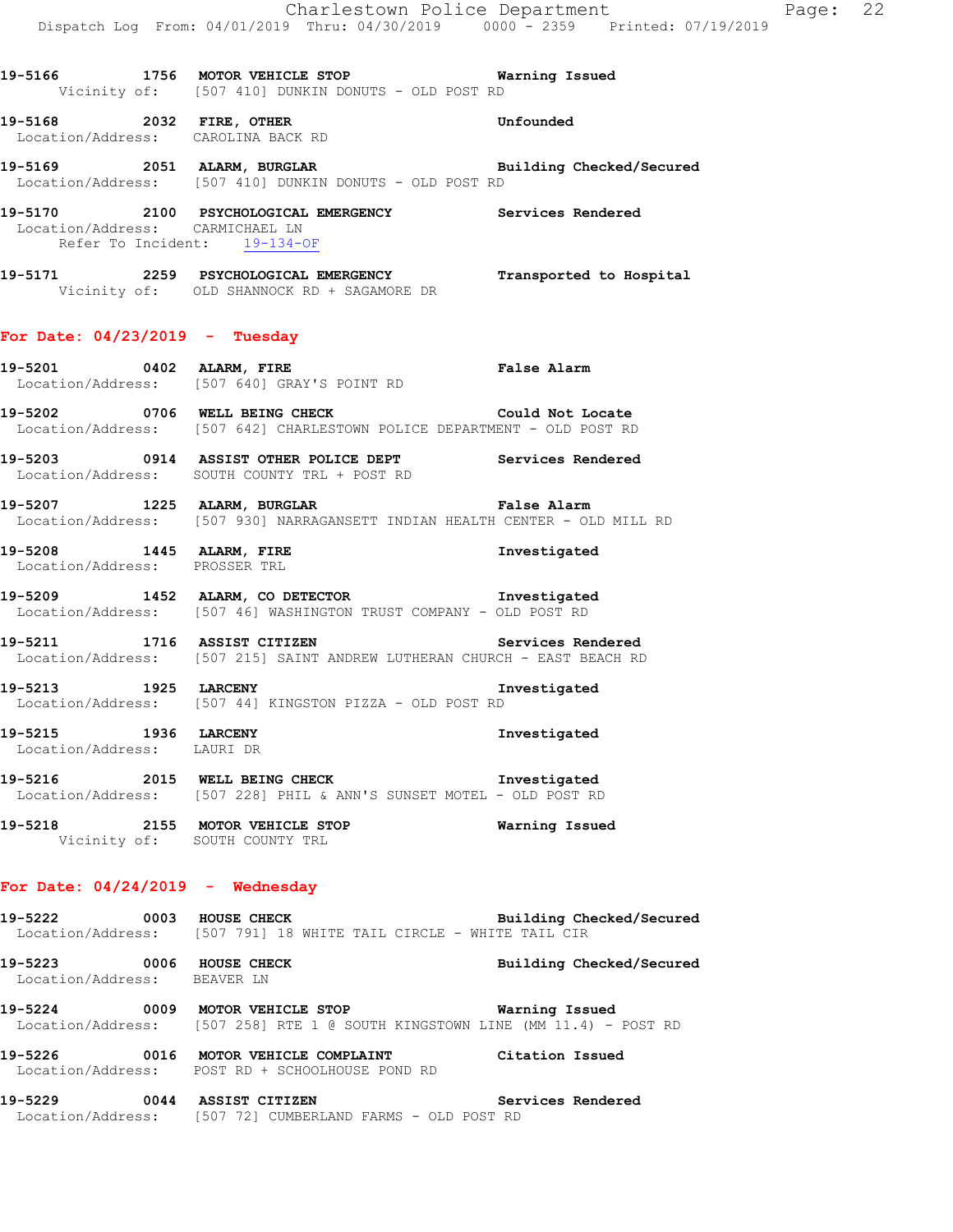Charlestown Police Department Fage: 23 Dispatch Log From: 04/01/2019 Thru: 04/30/2019 0000 - 2359 Printed: 07/19/2019 **19-5230 0106 MOTOR VEHICLE STOP Arrest(s) Made**  Vicinity of: [507 767] POST RD Refer To Arrest: 19-98-AR Arrest: GEORGE, JOHN P Address: 16 DIXON ST WESTERLY, RI Age: 31 Charges: Driving after denial, suspension or revocation of license - 3rd + Offense **19-5231 0121 MOTOR VEHICLE STOP Warning Issued**  Location/Address: [507 274] RTE 1 @ HENRY'S FRUIT STAND - POST RD **19-5232 0253 POLICE INFORMATION Services Rendered**  Location/Address: [507 642] CHARLESTOWN POLICE DEPARTMENT - OLD POST RD **19-5249 0838 MOTOR VEHICLE STOP Warning Issued**  Location/Address: POST RD + SCHOOLHOUSE POND RD **19-5251 0911 LARCENY Report Taken**  Location/Address: [507 203] WINDOR INC - OLD POST RD Refer To Incident: 19-136-OF **19-5254 1158 MOTOR VEHICLE STOP No Action Required**  Location/Address: [507 261] RTE 1 @ STATE GARAGE (MILE MARKER 9.6) - POST RD **19-5257 1333 MOTOR VEHICLE COMPLAINT Could Not Locate**  Location/Address: [507 72] CUMBERLAND FARMS - OLD POST RD **19-5260 1547 MOTOR VEHICLE STOP Citation Issued**  Location/Address: [507 266] RTE 1 @ WILLOWS - POST RD **19-5261 1605 MOTOR VEHICLE STOP Warning Issued**  Location/Address: [507 100] RTE 1 @ FIORES (MILE MARKER 8.0) - POST RD **19-5262 1629 MOTOR VEHICLE STOP Citation Issued**  Location/Address: [507 291] RTE 216 @ WESTERLY LINE - ROSS HILL RD **19-5263 1649 MOTOR VEHICLE STOP Arrest(s) Made**  Location/Address: POST RD + SCHOOLHOUSE POND RD Refer To Summons: 19-99-AR Summons: ODELL, STEVEN W Address: 24 CHESTNUT ST WESTERLY, RI  $Age: 26$  Charges: Driving with Expired License - 1st Offense **19-5264 1736 MOTOR VEHICLE STOP Warning Issued**  Location/Address: [507 270] RTE 1 @ BURLINGAME (MILE MARKER 6.0) - POST RD **19-5265 1926 POLICE INFORMATION Investigated**  Location/Address: [507 80] FANTASTIC UMBRELLA FACTORY - OLD POST RD **19-5266 1946 ALARM, FIRE False Alarm**  Location/Address: PROSSER TRL **19-5267 2012 ASSIST CITIZEN No Action Required**  Location/Address: [507 31] BLUE SHUTTERS BEACH - EAST BEACH RD **For Date: 04/25/2019 - Thursday 19-5272 0023 ALARM, BURGLAR Services Rendered** 

 Location/Address: EAST BEACH RD **19-5284 0131 MOTOR VEHICLE STOP Warning Issued**  Location/Address: POST RD + TAMANACO DR **19-5296 0317 MOTOR VEHICLE STOP Citation Issued**  Location/Address: POST RD + SCHOOLHOUSE POND RD **19-5297 0610 MOTOR VEHICLE STOP Warning Issued**  Location/Address: POST RD + CROSS MILLS RD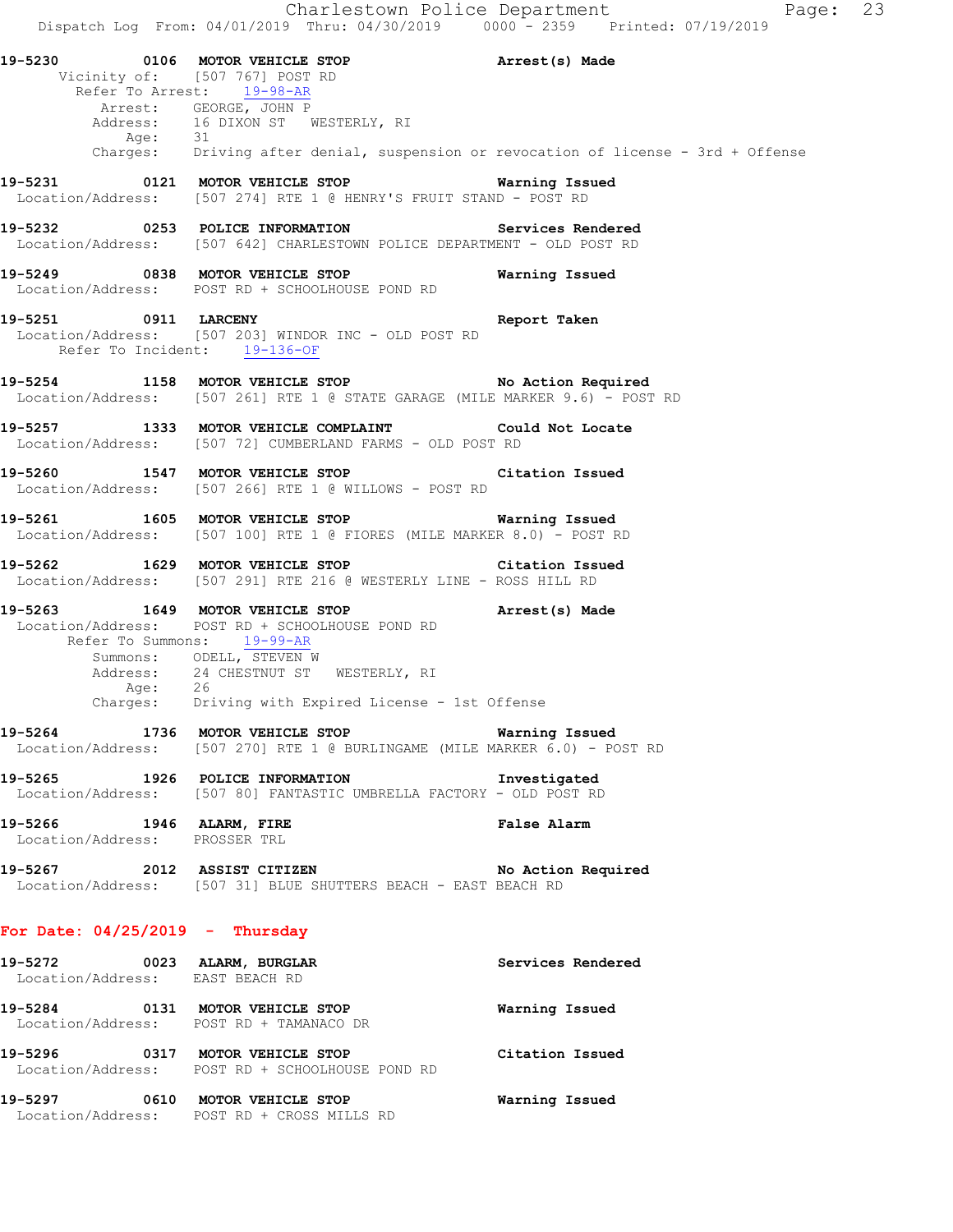|                                                                    | Dispatch Log From: 04/01/2019 Thru: 04/30/2019 0000 <sup>-</sup> - 2359 Printed: 07/19/2019                                                                                               | Charlestown Police Department<br>Page: 24 |
|--------------------------------------------------------------------|-------------------------------------------------------------------------------------------------------------------------------------------------------------------------------------------|-------------------------------------------|
|                                                                    | 19-5298 623 MOTOR VEHICLE STOP 6 Warning Issued<br>Location/Address: POST RD + CROSS MILLS RD                                                                                             |                                           |
|                                                                    | 19-5299 0854 MOTOR VEHICLE STOP<br>Location/Address: POST RD + NARROW LN                                                                                                                  | Warning Issued                            |
| 19-5300 0904 TRESPASSING<br>Location/Address: BOTKA WOODS DR       |                                                                                                                                                                                           | No Action Required                        |
| 19-5303 0923 WELL BEING CHECK<br>Location/Address: BURDICKVILLE RD |                                                                                                                                                                                           | Investigated                              |
| 19-5304 1023 HOUSE CHECK<br>Location/Address: PROSSER TRL          |                                                                                                                                                                                           | No Action Required                        |
|                                                                    | 19-5307 1052 ANIMAL COMPLAINT<br>Location/Address: POST RD + ROSS HILL RD                                                                                                                 | Services Rendered                         |
|                                                                    | 19-5308 1200 MOTOR VEHICLE STOP<br>Location/Address: POST RD + WILDFLOWER RD<br>Refer To Summons: 19-100-AR<br>Summons: DESIMONE, STEPHEN R<br>Address: 25 BLUFF HILL RD NARRAGANSETT, RI | Arrest(s) Made                            |
|                                                                    | Age: 34<br>Charges: Driving after denial, suspension or revocation of license - 2nd Offense                                                                                               |                                           |
| 19-5309 1300 OFFICER WANTED                                        | <b>Peace Restored</b><br>Location/Address: [507 20] NINIGRET PARK - PARK LN                                                                                                               |                                           |
|                                                                    | 19-5310 1343 ALARM, BURGLAR NEW Services Rendered<br>Location/Address: [507 640] GRAY'S POINT RD                                                                                          |                                           |
|                                                                    | 19-5311 1348 OFFICER WANTED<br>Location/Address: [507 544] CHARLESTOWN EARLY LEARNING CENTER - OLD POST RD                                                                                | Services Rendered                         |
| Refer To Incident: 19-138-OF<br>Refer To Accident: 19-43-AC        | 19-5312 1409 MVA - W/Injury/Fluid/Hazard Transported to Hospital<br>Location/Address: CASTLE ROCK DR + POST RD                                                                            |                                           |
|                                                                    | 19-5313 1443 PSYCHOLOGICAL EMERGENCY Transported to Hospital<br>Location/Address: [507 372] SOUTH SHORE MENTAL HEALTH - OLD POST RD                                                       |                                           |
|                                                                    | 19-5314 1549 MOTOR VEHICLE STOP<br>Location/Address: POST RD + SCHOOLHOUSE POND RD                                                                                                        | Warning Issued                            |
|                                                                    | 19-5315 1552 MOTOR VEHICLE STOP Citation Issued<br>Vicinity of: [507 36] CHARLESTOWN MINI-SUPER - OLD POST RD                                                                             |                                           |
|                                                                    | 19-5316 1606 MOTOR VEHICLE STOP 1999 Warning Issued<br>Location/Address: OLD POST RD + GENWOOD DR                                                                                         |                                           |
|                                                                    | 19-5317 1620 MOTOR VEHICLE STOP Citation Issued<br>Location/Address: [507 914] MILE MARKER 6.8 - WILDFLOWER RD                                                                            |                                           |
|                                                                    | 19-5319 1647 MOTOR VEHICLE STOP 19-5319<br>Vicinity of: [507 21] BURLINGAME STATE PARK - KLONDIKE RD                                                                                      |                                           |
|                                                                    | 19-5320 1651 MOTOR VEHICLE STOP <b>Warning Issued</b><br>Location/Address: [507 276] RTE 2 @ RICHMOND LINE - SOUTH COUNTY TRL                                                             |                                           |
|                                                                    | 19-5321 1655 MOTOR VEHICLE STOP 19-5321<br>Location/Address: [507 276] RTE 2 @ RICHMOND LINE - SOUTH COUNTY TRL                                                                           |                                           |
|                                                                    | 19-5325 1717 MOTOR VEHICLE STOP <b>Example 20 Arrest(s)</b> Made<br>Location/Address: KING'S FACTORY RD + PROSSER TRL<br>Refer To Arrest: 19-101-AR                                       |                                           |
|                                                                    | Arrest: MCNULTY, JAMES O JR<br>Address: 33 EAGLE NEST TER WAKEFIELD, RI                                                                                                                   |                                           |
| Age: 53                                                            | Charges: DUI OF LIQUOR OR DRUGS-1ST OFFENSE .15/GREATER                                                                                                                                   |                                           |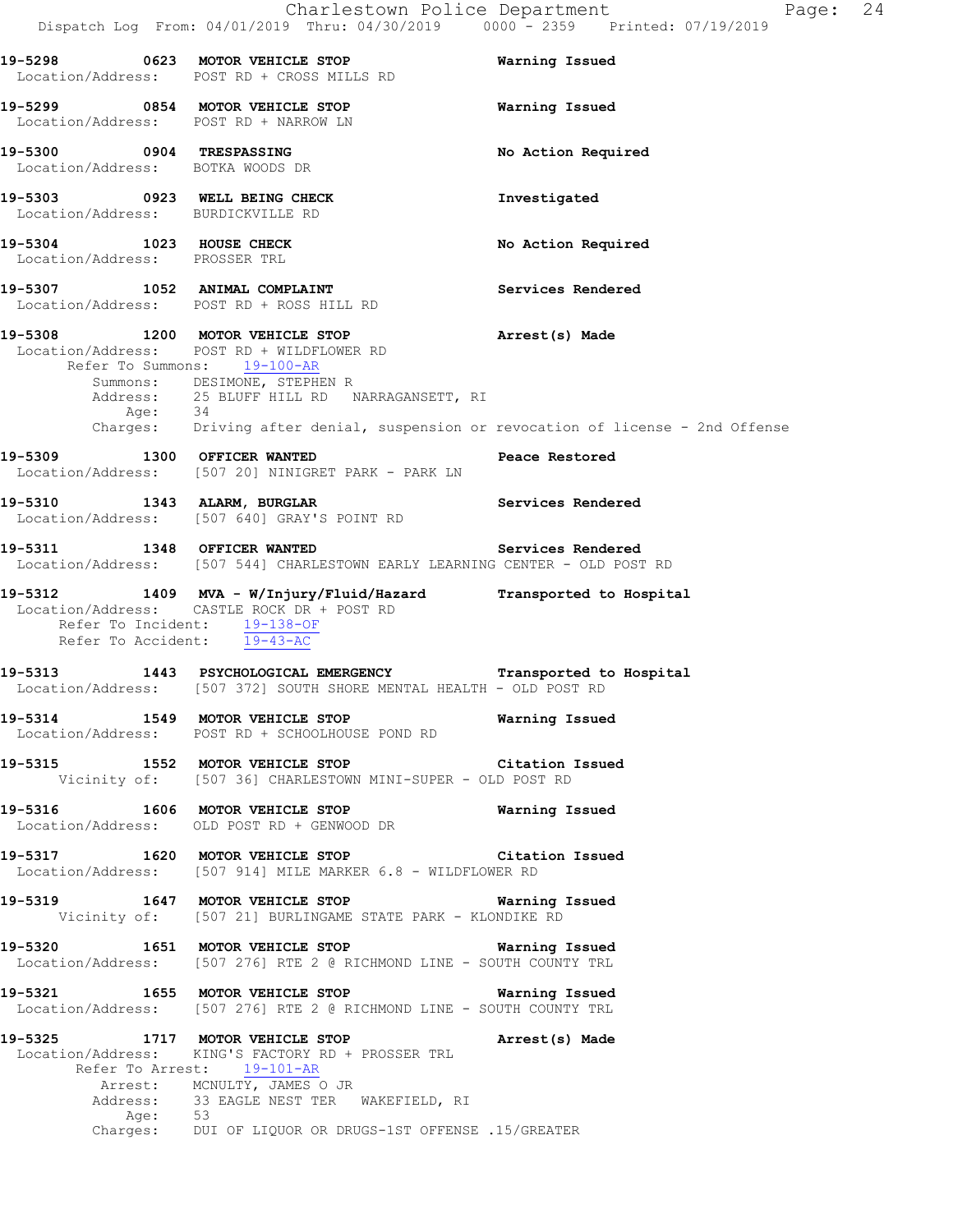19-5326 1843 POLICE TRANSPORT **Services Rendered**  Location/Address: [507 642] CHARLESTOWN POLICE DEPARTMENT - OLD POST RD 19-5331 2030 FIRE, OTHER **Services Rendered**  Location/Address: TOADSTOOL KNL **For Date: 04/26/2019 - Friday 19-5332 0032 MOTOR VEHICLE STOP Warning Issued**  Location/Address: POST RD + PROSSER TRL **19-5336 0140 MOTOR VEHICLE STOP Warning Issued**  Refer To Arrest: 19-102-AR Age: 44

 Location/Address: [507 941] DRIVING RANGE - POST RD 19-5340 0609 SERVE WARRANT **Arrest**(s) Made Location/Address: LAURI DR Arrest: BOCK, ROBERT L Address: 19 LAURI DR Apt. #A CHARLESTOWN, RI Charges: POSSESSION OF FALSE IDENTIFICATION POSSESSION OF FALSE IDENTIFICATION POSSESSION OF FALSE IDENTIFICATION POSSESSION OF FALSE IDENTIFICATION POSSESSION OF FALSE IDENTIFICATION **19-5342 0814 ALARM, BURGLAR False Alarm**  Location/Address: [507 538] EAST BEACH RD **19-5343 0827 ALARM, BURGLAR False Alarm**  Location/Address: WEST BEACH RD **19-5344 0831 POLICE INFORMATION Services Rendered**  Location/Address: [507 642] CHARLESTOWN POLICE DEPARTMENT - OLD POST RD **19-5345 0846 MOTOR VEHICLE STOP Warning Issued**  Location/Address: [507 263] RTE 1 @ TOURIST INFO (MILE MARKER 7.6) - POST RD **19-5347 0852 DISABLED MV Services Rendered**  Location/Address: POST RD + BEND RD **19-5348 1155 MOTOR VEHICLE COMPLAINT Could Not Locate**  Location/Address: [507 276] RTE 2 @ RICHMOND LINE - SOUTH COUNTY TRL **19-5349 1212 POLICE TRANSPORT Services Rendered**  Location/Address: [507 642] CHARLESTOWN POLICE DEPARTMENT - OLD POST RD **19-5350 1319 ALARM, BURGLAR False Alarm**  Location/Address: [507 459] OCEAN VIEW AVE **19-5351 1329 ALARM, BURGLAR Building Checked/Secured**  Location/Address: SEA LEA AVE **19-5354 1550 ASSIST CITIZEN Services Rendered**  Location/Address: [507 642] CHARLESTOWN POLICE DEPARTMENT - OLD POST RD **19-5355 1555 ASSIST CITIZEN Services Rendered**  Location/Address: [507 937] GEMELLI BISTRO - FALCONE LN **19-5357 1733 MOTOR VEHICLE STOP Warning Issued**  Location/Address: POST RD + BEND RD **19-5360 1837 ALARM, BURGLAR Building Checked/Secured**  Location/Address: [507 678] SANDPIPER LN **19-5362 1951 FIRE, OTHER Services Rendered**  Location/Address: CROSSPATCH RD **19-5364 2054 ASSAULT Report Taken**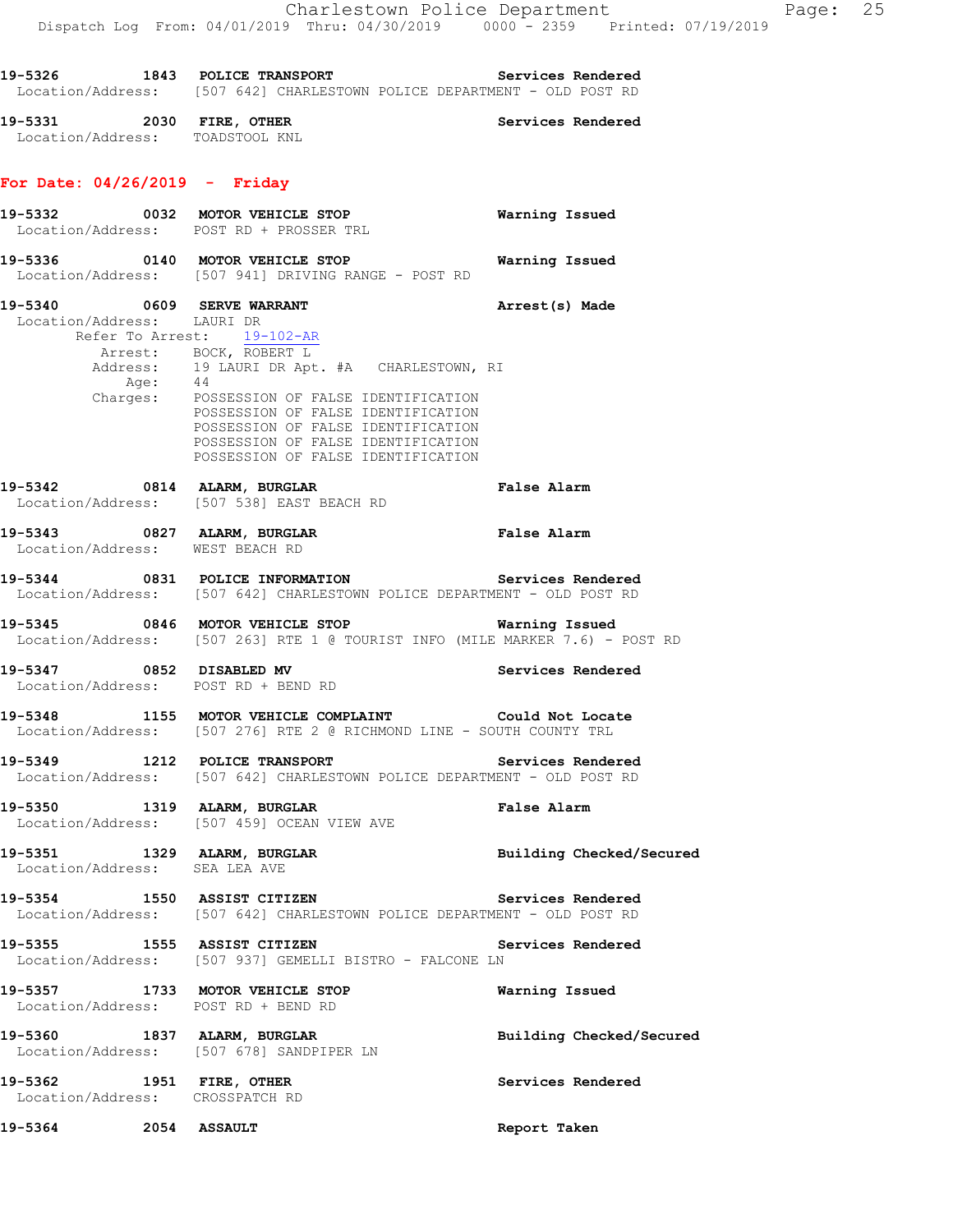|                                   |                                                                                                                                                     | Charlestown Police Department<br>Page: 26                                                    |  |
|-----------------------------------|-----------------------------------------------------------------------------------------------------------------------------------------------------|----------------------------------------------------------------------------------------------|--|
|                                   |                                                                                                                                                     | Dispatch Log From: 04/01/2019 Thru: 04/30/2019 0000 - 2359 Printed: 07/19/2019               |  |
|                                   | Location/Address: [507 45] RIPPY'S LIQUOR MART - SOUTH COUNTY TRL<br>Refer To Incident: 19-140-OF                                                   |                                                                                              |  |
| Location/Address: ROSS HILL RD    | 19-5368 2308 POLICE INFORMATION                                                                                                                     | Investigated                                                                                 |  |
|                                   | 19-5369 2330 MOTOR VEHICLE STOP Citation Issued<br>Location/Address: POST RD + GENERAL STANTON LN                                                   |                                                                                              |  |
| For Date: $04/27/2019$ - Saturday |                                                                                                                                                     |                                                                                              |  |
|                                   | 19-5370 0006 ASSIST OTHER POLICE DEPT Threstigated<br>Location/Address: [507 76] DOWNEY WEAVER POST - WHIPPLE DR                                    |                                                                                              |  |
|                                   | 19-5374 0025 POLICE TRANSPORT Services Rendered<br>Location/Address: [507 469] OLD MILL DINER - SOUTH COUNTY TRL                                    |                                                                                              |  |
| Location/Address: KLONDIKE RD     | 19-5389 0626 TRAFFIC CONTROL                                                                                                                        | No Action Required                                                                           |  |
| Location/Address: OCEAN VIEW AVE  | 19-5390 0923 ALARM, BURGLAR                                                                                                                         | Building Checked/Secured                                                                     |  |
|                                   | 19-5391 0926 ASSIST OTHER POLICE DEPT Peace Restored<br>Refer To Arrest: 19-104-AR                                                                  | Location/Address: [507 530] NARRAGANSETT INDIAN FOUR WINDS COMMUNITY CENT - SOUTH COUNTY TRL |  |
|                                   | Arrest: JOHNSON, ARROW                                                                                                                              |                                                                                              |  |
|                                   | Address: 27 MAXSON ST ASHAWAY, RI                                                                                                                   |                                                                                              |  |
|                                   | Age: 24<br>Charges: SIMPLE ASSAULT OR BATTERY                                                                                                       |                                                                                              |  |
|                                   | OBSTRUCTING OFFICER IN EXECUTION OF DUTY<br>DISTURBANCE OF PUBLIC ASSEMBLIES<br>DISORDERLY CONDUCT                                                  |                                                                                              |  |
|                                   | Refer To Arrest: 19-105-AR                                                                                                                          |                                                                                              |  |
|                                   | Arrest: EVERETT, DAMION A<br>Address: 2030 KINGSTON RD WAKEFIELD, RI                                                                                |                                                                                              |  |
|                                   | Age: 45<br>Charges: SIMPLE ASSAULT OR BATTERY<br>OBSTRUCTING OFFICER IN EXECUTION OF DUTY<br>DISTURBANCE OF PUBLIC ASSEMBLIES<br>DISORDERLY CONDUCT |                                                                                              |  |
|                                   | Refer To Arrest: 19-106-AR                                                                                                                          |                                                                                              |  |
|                                   | Arrest: JOHNSON, IRVING R                                                                                                                           |                                                                                              |  |
| Age: 51                           | Address: 151 MECHANIC ST PAWCATUCK, CT                                                                                                              |                                                                                              |  |
|                                   | Charges: SIMPLE ASSAULT OR BATTERY<br>OBSTRUCTING OFFICER IN EXECUTION OF DUTY<br>DISTURBANCE OF PUBLIC ASSEMBLIES<br>DISORDERLY CONDUCT            |                                                                                              |  |
|                                   | Refer To Arrest: 19-107-AR                                                                                                                          |                                                                                              |  |
|                                   | Arrest: JOHNSON, COREY E<br>Address: 45 GASPEE RD NARRAGANSETT, RI                                                                                  |                                                                                              |  |
|                                   | Age: 50<br>Charges: SIMPLE ASSAULT OR BATTERY<br>OBSTRUCTING OFFICER IN EXECUTION OF DUTY<br>DISTURBANCE OF PUBLIC ASSEMBLIES                       |                                                                                              |  |
|                                   | DISORDERLY CONDUCT<br>Refer To Incident: 19-141-OF                                                                                                  |                                                                                              |  |
|                                   |                                                                                                                                                     |                                                                                              |  |
| 19-5393                           | 1336 ASSIST OTHER AGENCY<br>Location/Address: [507 642] CHARLESTOWN POLICE DEPARTMENT - OLD POST RD<br>Refer To Incident: 19-142-OF                 | Taken/Refered to Other A                                                                     |  |
|                                   | 19-5394 1406 FOLLOW-UP INVESTIGATION 1nvestigated<br>Location/Address: [507 45] RIPPY'S LIQUOR MART - SOUTH COUNTY TRL                              |                                                                                              |  |
| 19-5396 1557 MVA - Minor          | Location/Address: [507 277] RTE 2 @ KENYON INDUSTRIES - SOUTH COUNTY TRL<br>Refer To Accident: 19-44-AC                                             | Report Taken                                                                                 |  |
|                                   |                                                                                                                                                     |                                                                                              |  |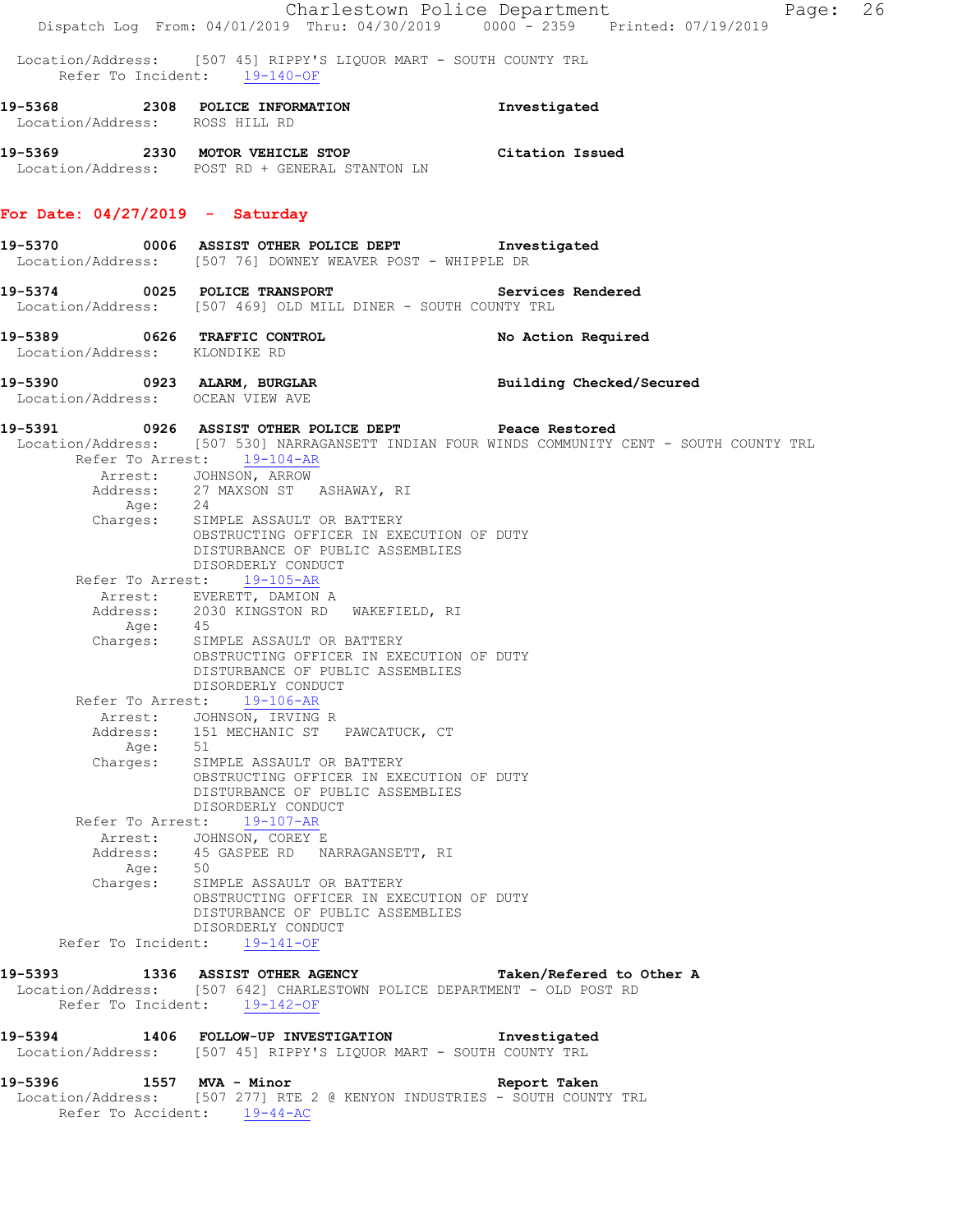**19-5397 1609 ALARM, FIRE False Alarm**  Location/Address: [507 201] KENYON INDUSTRIES - SHERMAN AVE

**19-5398 1624 MOTOR VEHICLE STOP Warning Issued**  Location/Address: POST RD + LAKESIDE DR

**19-5399 1642 MOTOR VEHICLE STOP Warning Issued**  Location/Address: [507 909] MILE MARKER 5.2 - WEST BEACH RD

**19-5401 1723 MOTOR VEHICLE STOP Warning Issued**  Location/Address: ALTON CAROLINA RD + HILLTOP DR

**19-5403 1742 MOTOR VEHICLE STOP Warning Issued**  Location/Address: POST RD + SOUTH COUNTY TRL

**19-5404 1754 MOTOR VEHICLE STOP Citation Issued**  Location/Address: POST RD + PROSSER TRL

**19-5406 1856 OFFICER WANTED Peace Restored**  Location/Address: COUNTRY DR

**19-5405 1857 MOTOR VEHICLE STOP Warning Issued**  Location/Address: POST RD + FALCONE LN

**19-5408 1954 OFFICER WANTED Peace Restored**  Location/Address: CHARLESTOWN BEACH RD + NANCY LN

**19-5409 2016 MOTOR VEHICLE STOP Warning Issued**  Location/Address: CHARLESTOWN BEACH RD + MATUNUCK SCHOOLHOUSE RD

**19-5410 2309 ALARM, BURGLAR False Alarm**  Location/Address: [507 757] WHITE TAIL CIR

**19-5413 2358 MOTOR VEHICLE STOP Citation Issued**  Location/Address: POST RD + NARROW LN

### **For Date: 04/28/2019 - Sunday**

**19-5437 1122 POLICE INFORMATION Services Rendered**  Location/Address: [507 46] WASHINGTON TRUST COMPANY - OLD POST RD

**19-5438 1212 ALARM, BURGLAR False Alarm**  Location/Address: [507 585] STEDMAN & KAZOUNIS - CROSSLAND ST

**19-5439 1411 PSYCHOLOGICAL EMERGENCY Services Rendered**  Location/Address: NORTH CASTLE WAY

**19-5440 1516 FIRE, OTHER Investigated**  Location/Address: CEDAR RD

**19-5441 1609 MOTOR VEHICLE STOP Warning Issued**  Location/Address: [507 260] RTE 1 @ GENERAL STANTON - POST RD

**19-5442 1614 MOTOR VEHICLE STOP No Action Required**  Location/Address: [507 266] RTE 1 @ WILLOWS - POST RD

**19-5443 1630 MOTOR VEHICLE STOP Warning Issued**  Vicinity of: SOUTH SHORE MENTAL HEALTH - OLD POST RD

**19-5444 1633 MOTOR VEHICLE STOP Warning Issued**  Location/Address: SONQUIPAUG RD

**19-5445 1700 MOTOR VEHICLE STOP Warning Issued**  Location/Address: [507 276] RTE 2 @ RICHMOND LINE - SOUTH COUNTY TRL

**19-5446 1713 MOTOR VEHICLE STOP Warning Issued**  Location/Address: [507 263] RTE 1 @ TOURIST INFO (MILE MARKER 7.6) - POST RD

**19-5447 1719 MOTOR VEHICLE STOP Warning Issued**  Location/Address: PROSSER TRL + POST RD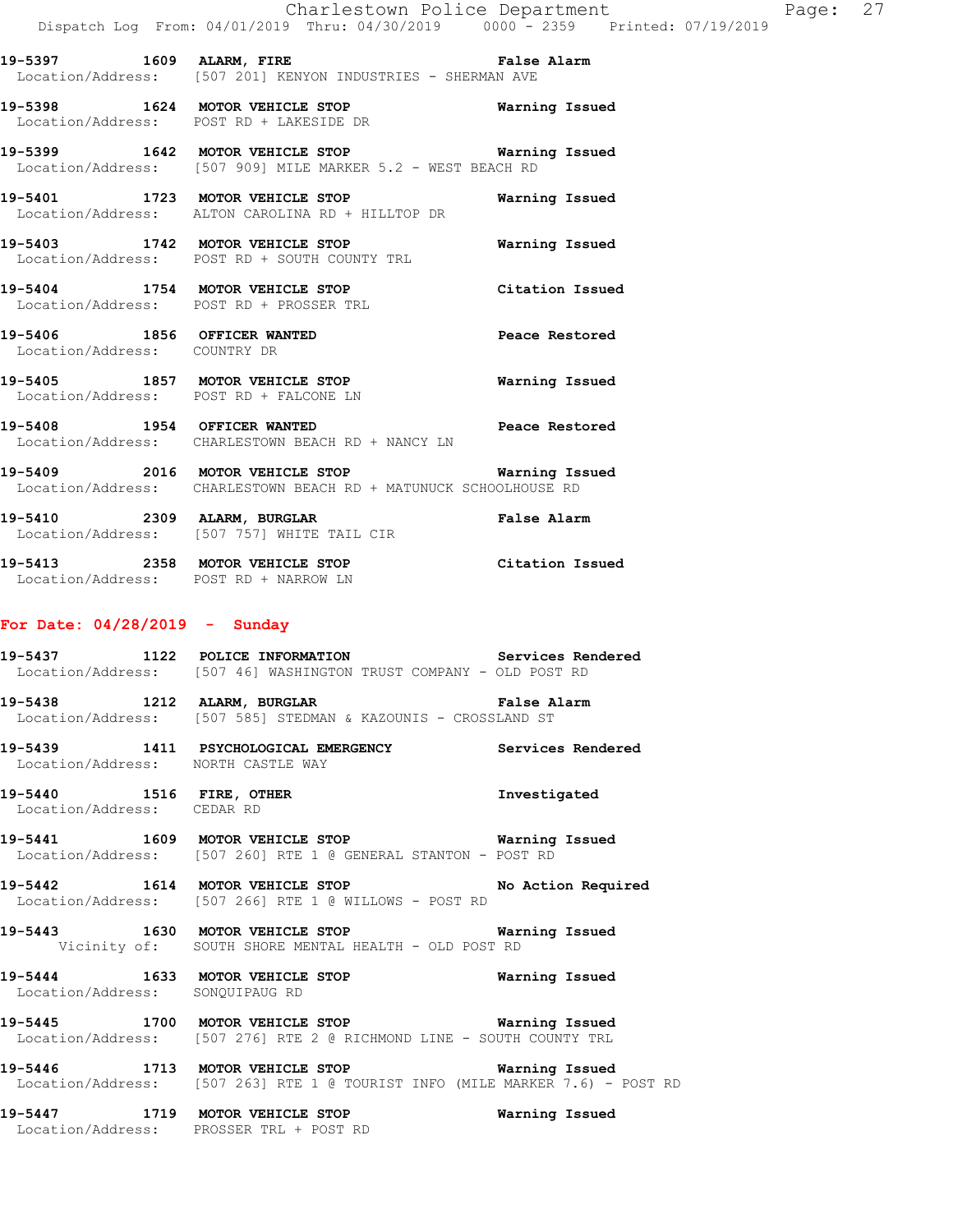| Location/Address: POST RD                               | 19-5448 1731 MOTOR VEHICLE STOP Warning Issued<br>Location/Address: [507 100] RTE 1 @ FIORES (MILE MARKER 8.0) - POST RD<br>19-5451 2148 OFFICER WANTED <b>STATE SERVITS</b> Investigated<br>Location/Address: [507 72] CUMBERLAND FARMS - OLD POST RD | Charlestown Police Department<br>Dispatch Log From: 04/01/2019 Thru: 04/30/2019 0000 - 2359 Printed: 07/19/2019<br>False Alarm<br><b>Warning Issued</b><br>Building Checked/Secured<br>Building Checked/Secured<br>No Action Required | Page: 28 |  |
|---------------------------------------------------------|--------------------------------------------------------------------------------------------------------------------------------------------------------------------------------------------------------------------------------------------------------|---------------------------------------------------------------------------------------------------------------------------------------------------------------------------------------------------------------------------------------|----------|--|
| 19-5449 1751 ALARM, FIRE<br>Location/Address: AUBURN DR |                                                                                                                                                                                                                                                        |                                                                                                                                                                                                                                       |          |  |
|                                                         |                                                                                                                                                                                                                                                        |                                                                                                                                                                                                                                       |          |  |
|                                                         | 19-5452 2156 OFFICER WANTED No Action Required                                                                                                                                                                                                         |                                                                                                                                                                                                                                       |          |  |
|                                                         | For Date: $04/29/2019$ - Monday                                                                                                                                                                                                                        |                                                                                                                                                                                                                                       |          |  |
|                                                         | 19-5460 0026 MOTOR VEHICLE STOP<br>Location/Address: POST RD + SOUTH COUNTY TRL                                                                                                                                                                        |                                                                                                                                                                                                                                       |          |  |
|                                                         | 19-5474 0231 HOUSE CHECK<br>Location/Address: COVE POINT EAST RD                                                                                                                                                                                       |                                                                                                                                                                                                                                       |          |  |
|                                                         | 19-5475 0237 HOUSE CHECK<br>Location/Address: SHIRLEY DR                                                                                                                                                                                               |                                                                                                                                                                                                                                       |          |  |
|                                                         | 19-5476  0331  POLICE INFORMATION  Services Rendered<br>Location/Address: [507 642] CHARLESTOWN POLICE DEPARTMENT - OLD POST RD                                                                                                                        |                                                                                                                                                                                                                                       |          |  |
|                                                         | 19-5482 0617 TRAFFIC CONTROL<br>Location/Address: KLONDIKE RD                                                                                                                                                                                          |                                                                                                                                                                                                                                       |          |  |
|                                                         | 19-5483    0907    FOUND/LOST PROPERTY     VNO Action Required<br>Location/Address: [507 64] RATHSKELLER RESTAURANT - OLD COACH RD                                                                                                                     |                                                                                                                                                                                                                                       |          |  |
|                                                         | 19-5485 0920 ANIMAL COMPLAINT<br>Location/Address: [507 20] NINIGRET PARK - PARK LN                                                                                                                                                                    | Investigated                                                                                                                                                                                                                          |          |  |
|                                                         | 19-5487 		 0933 MOTOR VEHICLE STOP 		 Warning Issued<br>Location/Address: [507 258] RTE 1 @ SOUTH KINGSTOWN LINE (MM 11.4) - POST RD                                                                                                                   |                                                                                                                                                                                                                                       |          |  |
|                                                         | 19-5489 1117 MOTOR VEHICLE STOP<br>Location/Address: POST RD + SOUTH COUNTY TRL                                                                                                                                                                        | Warning Issued                                                                                                                                                                                                                        |          |  |
|                                                         | 19-5490 1127 MOTOR VEHICLE STOP<br>Location/Address: SOUTH COUNTY TRL + POST RD                                                                                                                                                                        | No Action Required                                                                                                                                                                                                                    |          |  |
|                                                         | 19-5493 1216 ROAD HAZARD/OBSTRUCTION Services Rendered<br>Location/Address: OLD COACH RD                                                                                                                                                               |                                                                                                                                                                                                                                       |          |  |
|                                                         | 19-5494 1225 FIRE, BRUSH<br>Location/Address: CAROLINA BACK RD                                                                                                                                                                                         | Extinquished                                                                                                                                                                                                                          |          |  |
|                                                         | 19-5496 1521 PSYCHOLOGICAL EMERGENCY Transported to Hospital<br>Location/Address: [507 372] SOUTH SHORE MENTAL HEALTH - OLD POST RD                                                                                                                    |                                                                                                                                                                                                                                       |          |  |
|                                                         | 19-5497 1550 MOTOR VEHICLE STOP Citation Issued<br>Location/Address: [507 283] RTE 2 @ GIFT BARN - SOUTH COUNTY TRL                                                                                                                                    |                                                                                                                                                                                                                                       |          |  |
|                                                         | 19-5499 1608 MOTOR VEHICLE STOP 50 Warning Issued<br>Location/Address: [507 659] BRUSH 'N' PALETTE - ROSS HILL RD                                                                                                                                      |                                                                                                                                                                                                                                       |          |  |
|                                                         | 19-5500 1623 MOTOR VEHICLE STOP <b>WATER</b> Warning Issued<br>Location/Address: [507 278] RTE 2 @ RIPPY'S MARKET - SOUTH COUNTY TRL                                                                                                                   |                                                                                                                                                                                                                                       |          |  |
|                                                         | 19-5501 1641 ALARM, BURGLAR<br>Location/Address: [507 514] COVE DR                                                                                                                                                                                     | Investigated                                                                                                                                                                                                                          |          |  |
|                                                         | 19-5503 1848 MOTOR VEHICLE STOP 6 Warning Issued<br>Location/Address: [507 261] RTE 1 @ STATE GARAGE (MILE MARKER 9.6) - POST RD                                                                                                                       |                                                                                                                                                                                                                                       |          |  |
|                                                         | 19-5504 1857 MOTOR VEHICLE STOP <b>WATILLE STOP</b>                                                                                                                                                                                                    |                                                                                                                                                                                                                                       |          |  |